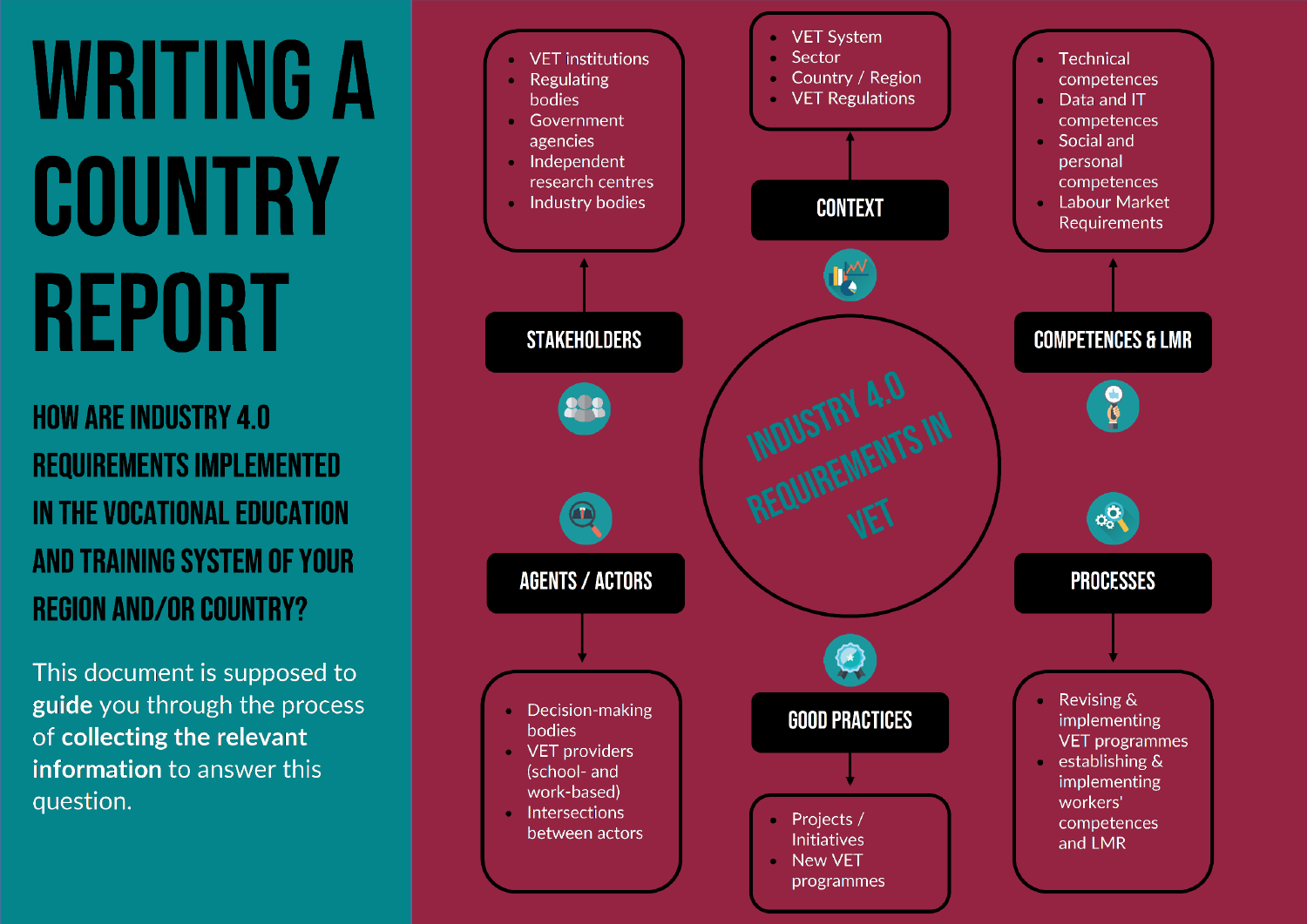# Inhalt

| $\mathbf{1}$   |       |                                                                                   |
|----------------|-------|-----------------------------------------------------------------------------------|
| $\overline{2}$ |       |                                                                                   |
|                | 2.1   |                                                                                   |
|                | 2.2   |                                                                                   |
|                | 2.2.1 |                                                                                   |
|                | 2.2.2 |                                                                                   |
| $\overline{3}$ |       |                                                                                   |
|                | 3.1   |                                                                                   |
|                | 3.1.1 |                                                                                   |
|                | 3.1.2 | Workers' competences needed for the Industry 4.0 work environment 8               |
|                | 3.1.3 |                                                                                   |
|                | 3.1.4 |                                                                                   |
|                | 3.2   |                                                                                   |
|                | 3.2.1 |                                                                                   |
|                | 3.2.2 |                                                                                   |
|                | 3.3   |                                                                                   |
|                | 3.3.1 |                                                                                   |
|                | 3.3.2 | Mechanisms for establishing labour market needs with regard to Industry 4.0 16    |
|                | 3.3.3 | Processes for translating labour market needs to workers' competences 18          |
|                | 3.3.4 | Processes for implementing competences needed for Industry 4.0 in VET practice 19 |
|                | 3.4   |                                                                                   |
|                | 3.4.1 |                                                                                   |
|                | 3.4.2 |                                                                                   |
|                | 3.4.3 |                                                                                   |
|                | 3.5   |                                                                                   |
|                |       |                                                                                   |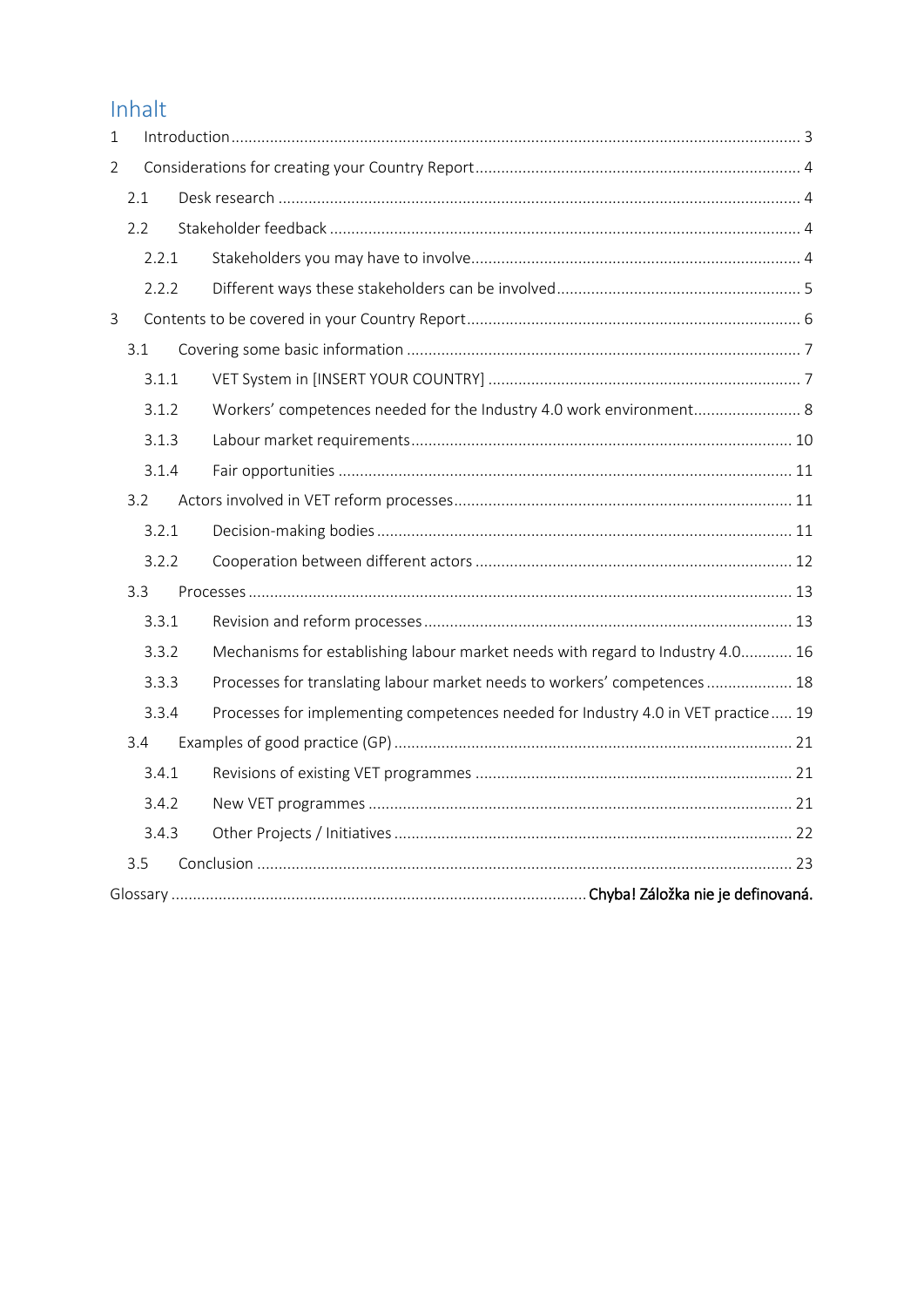

# Instructions on how to prepare a Country Report

*EDU4future International Methodology*

### <span id="page-2-0"></span>1 Introduction

The current situation created by the Covid-19 pandemic has exacerbated some of the challenges industry is facing and is accelerating the need to align industrial practices with the fourth industrial revolution: Industry 4.0. In this context, the training of qualified professionals is vital to effectively support the transformation processes. The transfer of new competences into effective training programmes is a complex process in which different countries can learn a lot from each other through exchange. These processes are often difficult to grasp and different in each country. This International Methodology seeks to capture relevant aspects that are involved in these processes in different countries to enable a comparative analysis of approaches, initiatives and solutions. Based on the gained insights, meaningful recommendations will be formulated.

This document was produced as part of the Edu4Future project, which aims to answer the overarching question: How are Industry 4.0 requirements implemented in different European Vocational Education and Training systems?

To adequately answer this question, taking into account the multitude of perspectives and actors in the VET system, we need to capture the insights and contributions of stakeholders. This input needs to be collected in a structured way so that a meaningful comparative analysis of the material can be performed. EDU4future has opted for the creation of Country Reports to ensure the comparability of the data collected and has developed an international methodology (as outlined in this document) to facilitate this process. The instructions provided in this document will guide you through the development of a Country Report for your country, region and/or sector.

The Country Report created will be mostly descriptive and its main value is that it is comparable to other Country Reports. However, some useful conclusions can be generated from a preliminary analysis of the data you collected for your Country Report. This document will provide some guiding questions that will help you come up with some conclusions and/or first recommendations. This could include the identification of strengths and weaknesses as well as comparisons of good practices across different sectors.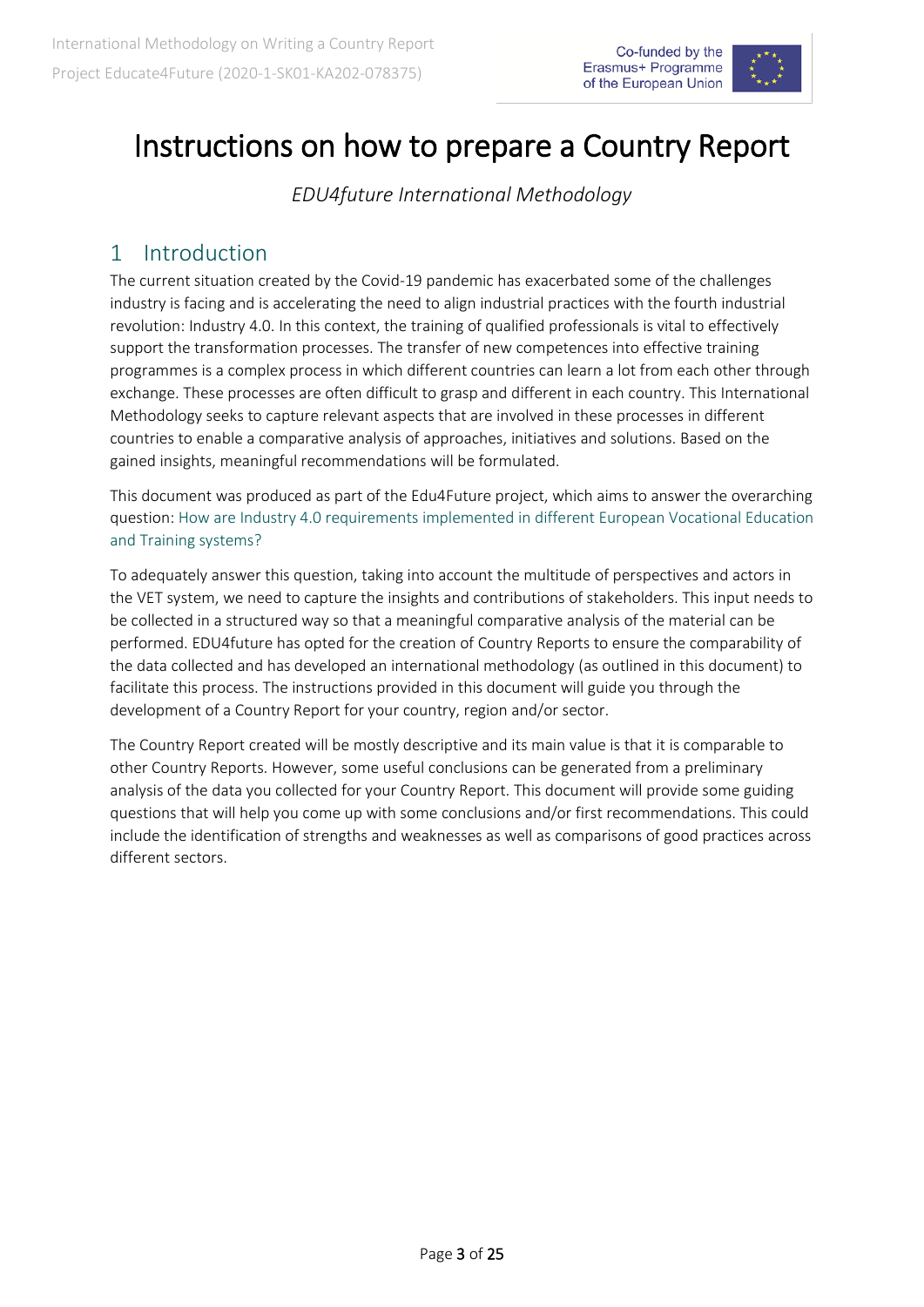

# <span id="page-3-0"></span>2 Considerations for creating your Country Report

Country Reports will cover a variety of subjects that need to be considered when describing the processes for implementing Industry 4.0 relevant competences in VET in your country. These should cover processes and approaches that were already in place, as well as those that have been instantiated despite, or precisely because of, the added pressures caused by the Covid-19 pandemic. We identified the topics most suitable for comparison and to be included in the Country Reports. In order to adequately cover the contents, you can resort to two main ways of getting the information required: desk research and stakeholder feedback. Of course, your own expertise will also feed into the content creation.

#### <span id="page-3-1"></span>2.1 Desk research

To find pertinent and accurate content that can be included in your Country Report, we recommend that you primarily refer to the following publications for your research:

- industry (body) publications or statements;
- local, regional and national government publications or statements;
- local, regional and national regulatory body publications or statements; and
- independent research publications.

These sources can also help you identify potential stakeholders that you may want to consult for further details (i.e. stakeholder feedback).

In these documents you should be able to find many of the answers to the questions posed in chapter 3 and develop the content of the Country Report. Please make sure you also acknowledge these sources and provide links for further reading (e.g. in the form of footnotes).

#### <span id="page-3-2"></span>2.2 Stakeholder feedback

With your desk research, you will already be able to answer many of the questions posed in Chapter 3 (i.e. cover key content areas of your Country Report). However, some processes and stakeholder involvements may not be all that transparent; you may not find the necessary documentation freely available. As we need to take into account the input of different stakeholders when preparing a Country Report, you will also need to approach stakeholders directly to gain reliable insights into the processes we want to investigate.

#### <span id="page-3-3"></span>*2.2.1 Stakeholders you may have to involve*

Your Country Report should include and represent as many perspectives as possible. Some details you may not be able to (dis)cover by your desk research; this is where consultations with stakeholders come in. You may already have established networks and connections to relevant stakeholders that you can easily contact; others you may identify in your desk research. Relevant stakeholders can include regional or national representatives, such as:

- representatives of school-based VET (private and public VET institutions);
- education providers other than VET (e.g. education department at university);
- representatives of work-based VET (businesses owners);
- social partners (trade unions, employer associations);
- regulating authorities or bodies (e.g. Chambers of Commerce; School / VET regulatory bodies);
- government agencies, offices and advisory councils (e.g. state agencies for education and entrepreneurship support; Ministries of Labour, Industries and Trade or similar; Labour offices);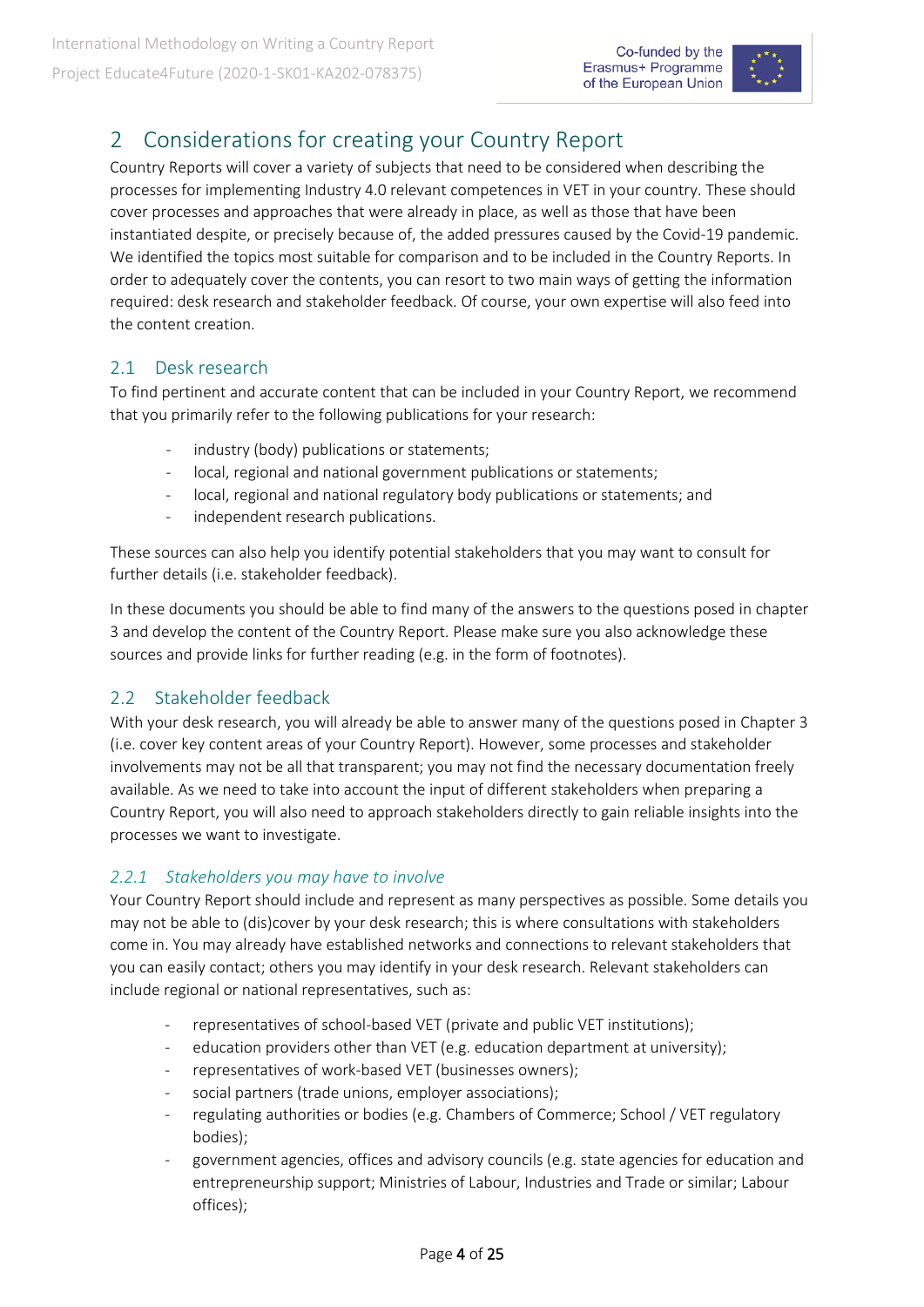

- other potentially relevant institutions (Digital Innovation Hubs, technology parks, independent research centres);
- industry bodies and industry representatives.

#### <span id="page-4-0"></span>*2.2.2 Different ways these stakeholders can be involved*

There are different ways you can capture the perspectives of relevant stakeholders and it is mostly up to you to decide which approach is most suitable and appropriate. Their active feedback can be gathered in the form of:

- in-depth interviews (via the phone or video-conference, email or face-to-face);
- questionnaires (there are many free questionnaire generators available online);
- focus groups (involve multiple stakeholders in a group discussion to confront different perspectives).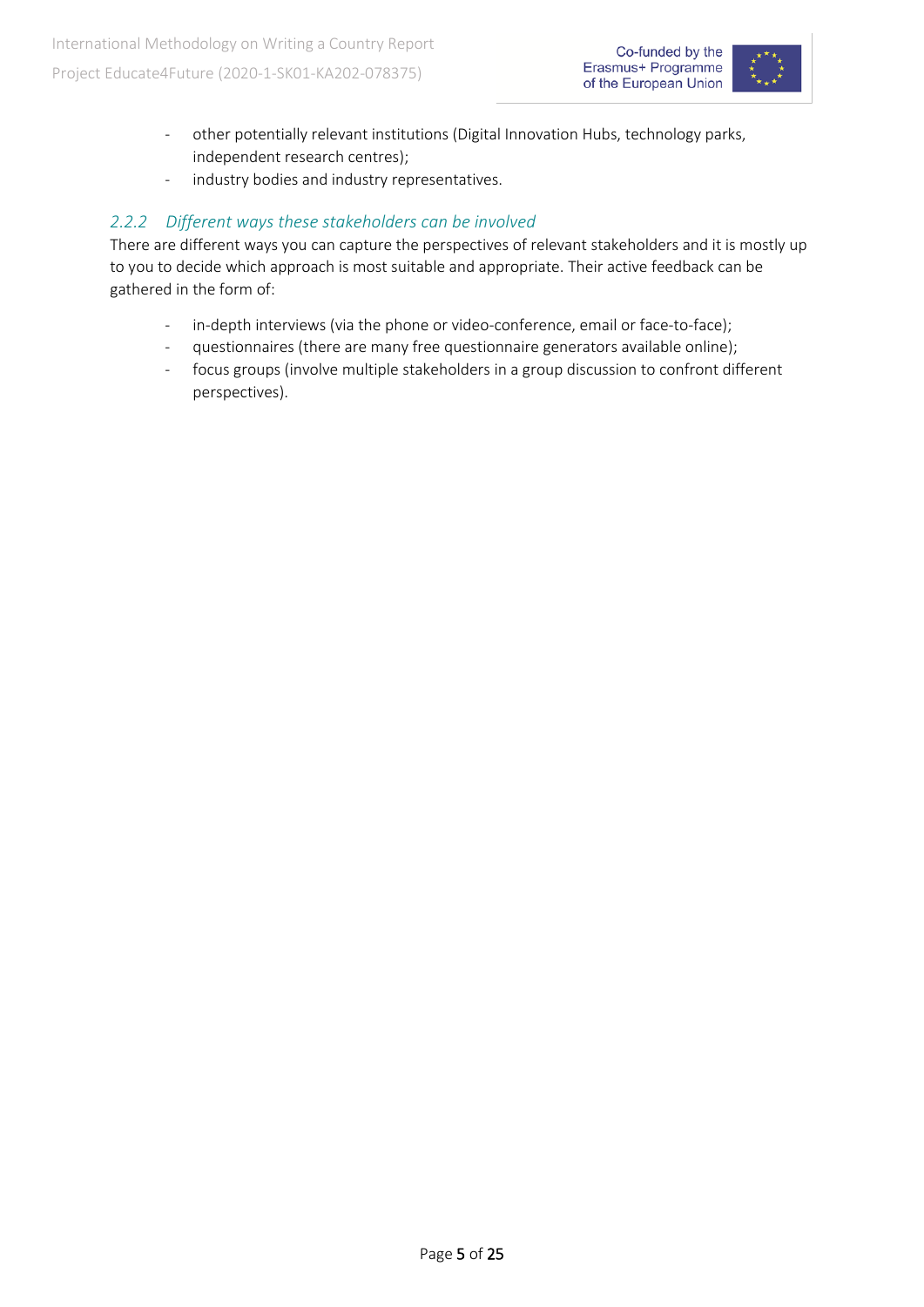

## <span id="page-5-0"></span>3 Contents to be covered in your Country Report

The entire chapter 3 can be used as a template to create a Country Report; you can simply fill in the responses to all questions in this Word document. Add as much detail as you wish; of course, we would prefer that you keep to the general structure provided in this document. Feel free to add any comments and clarifications as needed to elaborate your response.

The Country Report will collect general information related to your country and/or region as well as more specific information related to a particular sector or sectors.

Please identify the author(s) and association of this Country Report:

Please identify your country (and/or region):

The document serves as a guide for authoring reports, which can be of two types: a) Country (or regional) report across sectors or b) Sector report, which analyses 1 selected sector or sub-sector in more depth.

In the case of the Country Report, select all the sectors which, based on your findings, have the greatest impact on the technologies associated with Industry 4.0 in your country and to which VET should respond or is already responding as a matter of priority. When processing a sector report, select exactly 1 sector.

Please identify your applicable industry sector(s) by providing the NACE (Nomenclature of Economic Activities) Code(s). For details please check[: https://nacev2.com/en:](https://nacev2.com/en)

|  | [INSERT NACE CODE 1]   [INSERT NACE CODE 2]   [INSERT NACE CODE 3]   [INSERT NACE CODE ] |  |  |
|--|------------------------------------------------------------------------------------------|--|--|
|--|------------------------------------------------------------------------------------------|--|--|

In the rest of the document you can add additional columns and answer options to provide sectorspecific responses. Please see the example below:

|                                     | C       | <b>B8.1</b> | <b>B8.9</b>  | <b>B9.1</b> |
|-------------------------------------|---------|-------------|--------------|-------------|
| dual system or very similar         | $\circ$ | X           | $\Omega$     | $\chi$      |
| mostly school-based                 | $\circ$ |             | $\mathsf{x}$ |             |
| mostly work-based                   | $\circ$ |             | $\circ$      |             |
| differs greatly between sectors     | x       | $\circ$     | $\circ$      |             |
| differs greatly between occupations | X       | O           | $\circ$      |             |
| other [insert here]                 | O       |             |              |             |

*Figure 1: Example of Table Column Descriptors*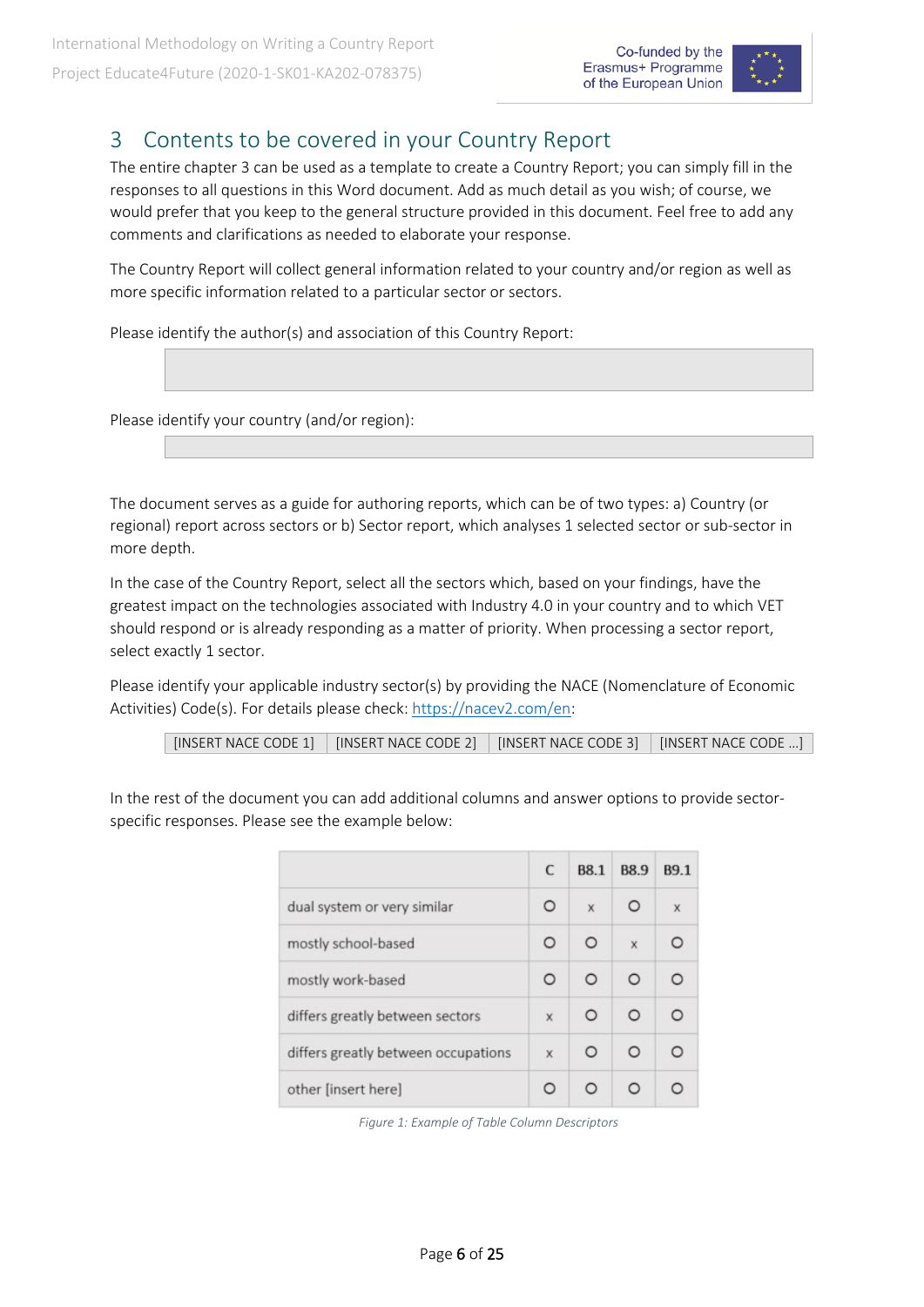

#### <span id="page-6-0"></span>3.1 Covering some basic information

This section will give you the opportunity to provide basic information related to some of the topics we will delve into later.

#### <span id="page-6-1"></span>*3.1.1 VET System in [INSERT YOUR COUNTRY]*

Which of these options best describe the VET system in your country (C) and specific to your sector(s) [INSERT applicable NACE code(s)]?

|                                     | C | [NACE] | [NACE] |
|-------------------------------------|---|--------|--------|
| dual system or very similar         | ∩ | ∩      |        |
| mostly school-based                 | ◯ | ◯      |        |
| mostly work-based                   | ∩ | ∩      |        |
| differs greatly between sectors     | ∩ | ∩      |        |
| differs greatly between occupations | ∩ | ∩      |        |
| other [insert here]                 |   |        |        |

Please provide an estimate on the approximate ratio between work- and school-based learning in the VET system of your country generally and your sector (if applicable).

|                       |      | [NACE] | [NACE] |
|-----------------------|------|--------|--------|
| work-based learning   | $\%$ | $\%$   | ℅      |
| school-based learning | $\%$ | $\%$   | %      |
|                       | 100% | 100%   | 100%   |

Which types of vocational schools exist to train workers in the industry sector in your country? Please provide detailed information for each type of vocational school in the following table (please copy and paste the table for further entries).

| Training for occupation of following<br>NACE sector(s): |  |
|---------------------------------------------------------|--|
| Ratio between work- and school-<br>based learning:      |  |
| Initial or further education:                           |  |
| EQF Level of school-leaving<br>qualification:           |  |
| Entry requirements:                                     |  |
| Additional information:                                 |  |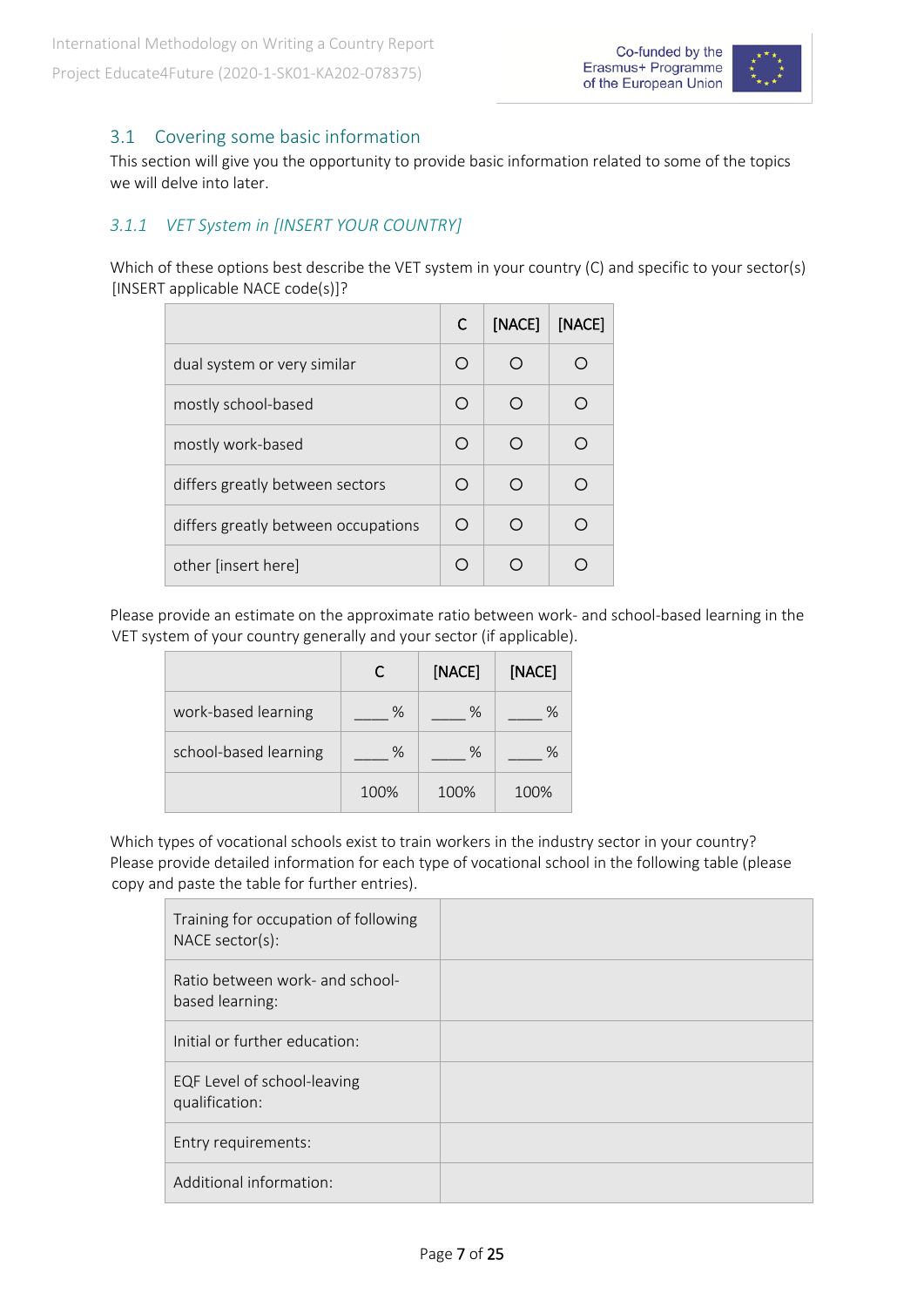

#### Is VET regulated by law in your country?

| yes |  |
|-----|--|
| no  |  |

If applicable, provide details regarding the law(s) in place to regulate VET in your country and/or sector(s). Which aspects of VET are regulated?

#### <span id="page-7-0"></span>*3.1.2 Workers' competences needed for the Industry 4.0 work environment*

Workers need particular competences to succeed in the Industry 4.0 work environment. It is useful to organise competences into four overarching competency levels: technical skills, data and IT skills, social competence and personal skills. In a comparative analysis of 26 studies and research reports key competences of relevance for Industry 4.0 were identified<sup>[1](#page-7-1)</sup>. These are used in the following section as a basis for the questions. Regarding the occupation-specific competences, you can use the  $ESCO<sup>2</sup>$  $ESCO<sup>2</sup>$  $ESCO<sup>2</sup>$ classification of occupations for support.

Technical competences are all those skills that relate to basic and specialist knowledge from a particular discipline, sector or job profile (e.g. understanding of processes, production system knowledge, process management, quality assurance).

Related to your sector(s), which specific technical competences have been identified as particularly relevant to Industry 4.0?

General technical competences (please identify general technical competences, relevant to all occupations).

Occupation-specific technical competences (please clearly identify these in relation to specific occupational profiles).

<span id="page-7-1"></span><sup>&</sup>lt;sup>1</sup> For more, see Schmid (2017) [What type of competencies will Industry 4.0 require?](https://www.hr40.digital/en/what-type-of-competencies-will-industry-4-0-require/#:%7E:text=Social%20competence%3A%20Interdisciplinary%20cooperation%2C%20project,%2C%20openness%2C%20flexibility%2C%20etc.)

<span id="page-7-2"></span><sup>2</sup> [ESCO classification of occupations.](https://ec.europa.eu/esco/portal/occupation)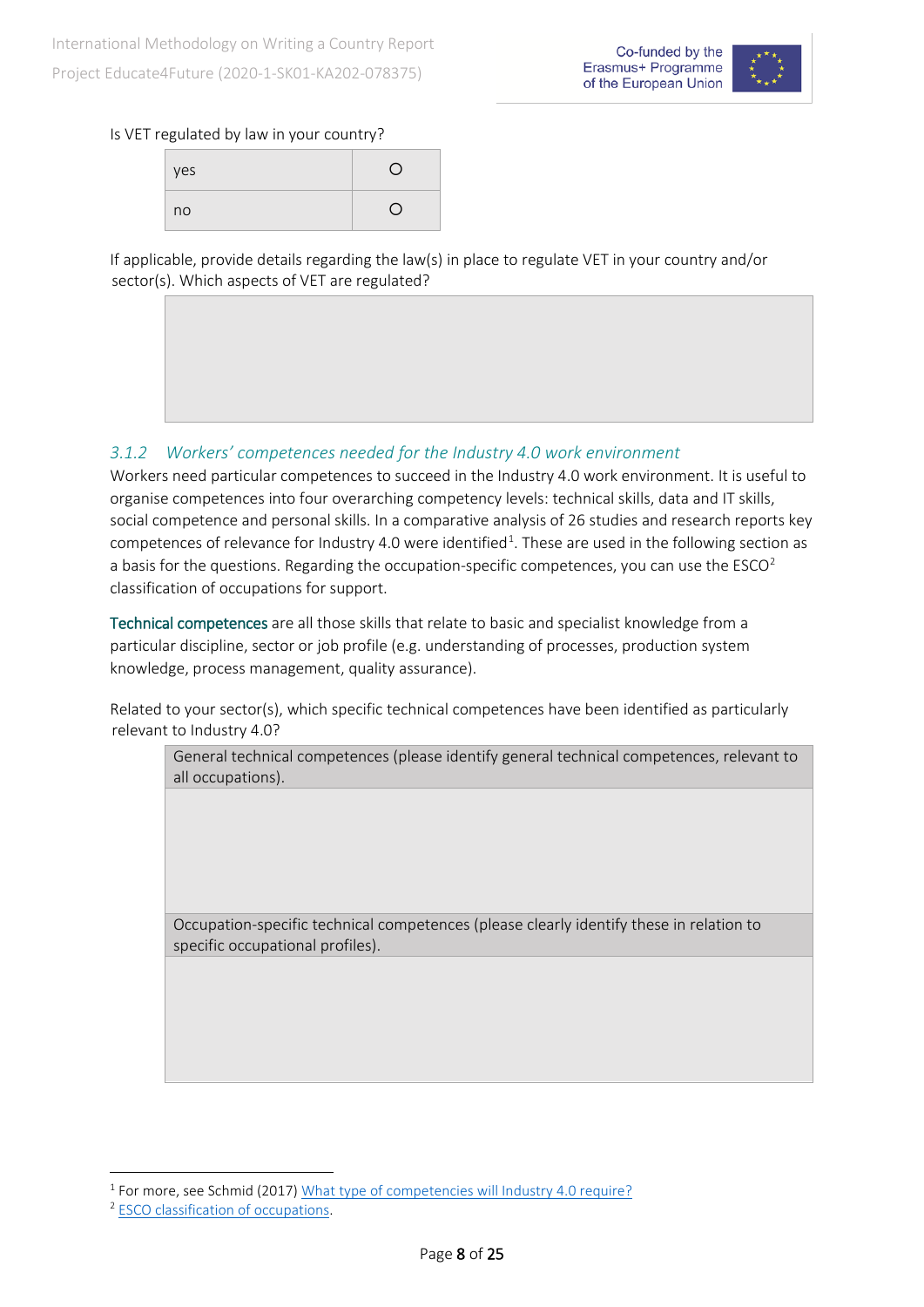

Data and IT competences are all types of knowledge and skills that relate to data collection, analysis and protection as well as the monitoring, usage and maintenance of data-based systems (e.g. documentation, cloud-computing, use of analysis and digital tools, programming, software development, artificial intelligence, 3D printing, IT support, user experience design).

Related to your sector(s), which specific data and IT competences have been identified as particularly relevant to Industry 4.0?

General Data and IT competences (please identify general technical competences, relevant to all occupations).

Occupation-specific Data and IT competences (please clearly identify these in relation to specific occupational profiles).

Social competences are all those skills that relate to communication and collaboration activities (e.g. interdisciplinary and intercultural collaboration, translation and transfer competences, user oriented engagement, motivate innovation and performance).

Related to your sector(s), which specific social competences have been identified as particularly relevant to Industry 4.0?

General social competences (please identify general social competences, relevant to all occupations).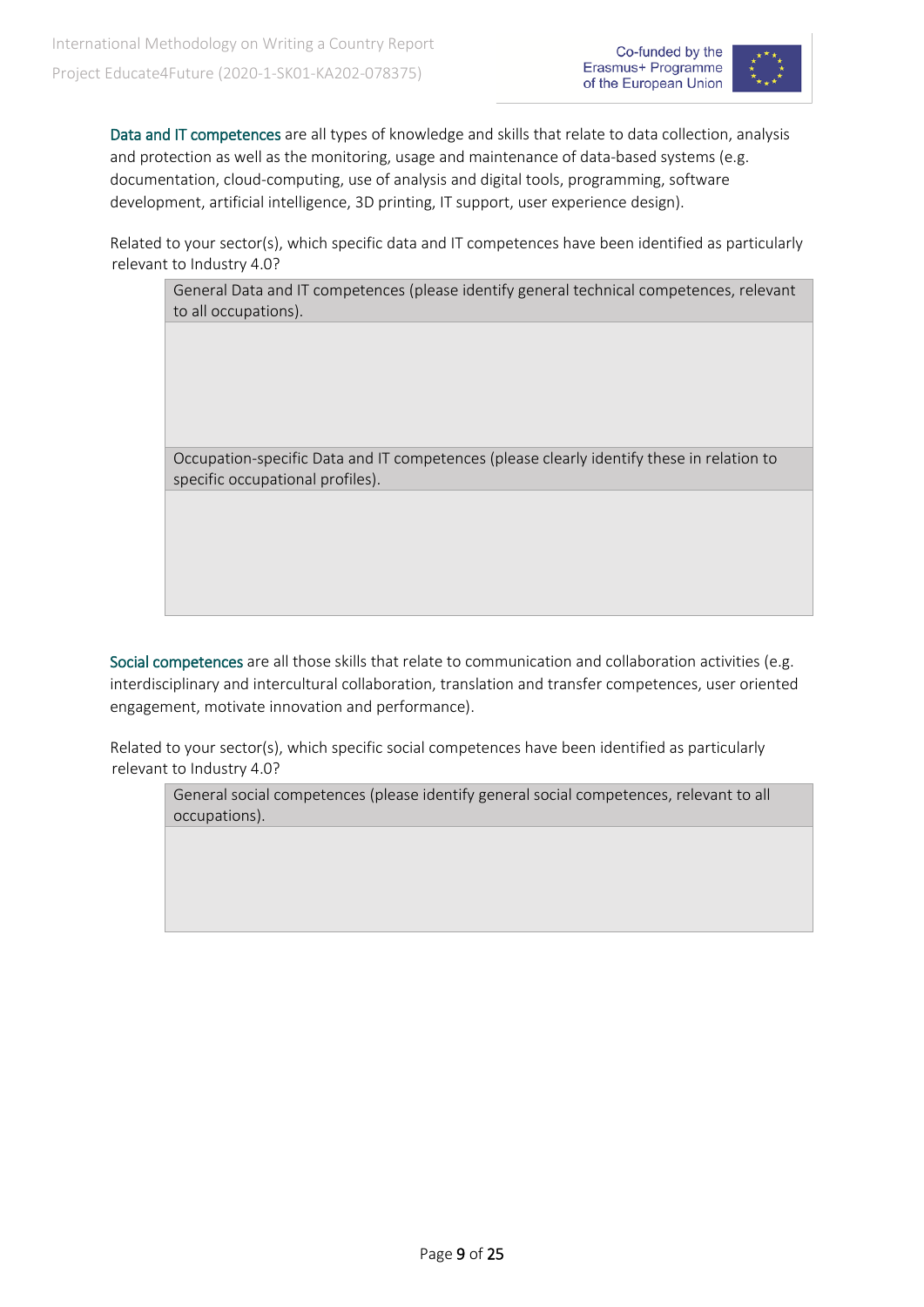



Occupation-specific social competences (please clearly identify these in relation to specific occupational profiles).

Personal competences are all types of knowledge and skills related to personal dispositions and capacities (e.g. willingness for continuous improvement and lifelong learning; holistic, analytical and creative thinking; problem-solving; self-guided learning, recognition of transferable skills; tolerance of ambiguity; flexible).

Related to your sector(s), which specific personal competences have been identified as particularly relevant to Industry 4.0?



Occupation-specific personal competences (please clearly identify these in relation to specific occupational profiles).

#### <span id="page-9-0"></span>*3.1.3 Labour market requirements*

This section is dedicated to collecting content related to labour market requirements on a general (European or even global) and country-specific or regional level.

If applicable, what labour market requirements related to Industry 4.0 have generally been identified in your country / region?

What specific labour market requirements related to Industry 4.0 have been identified in your sector(s)?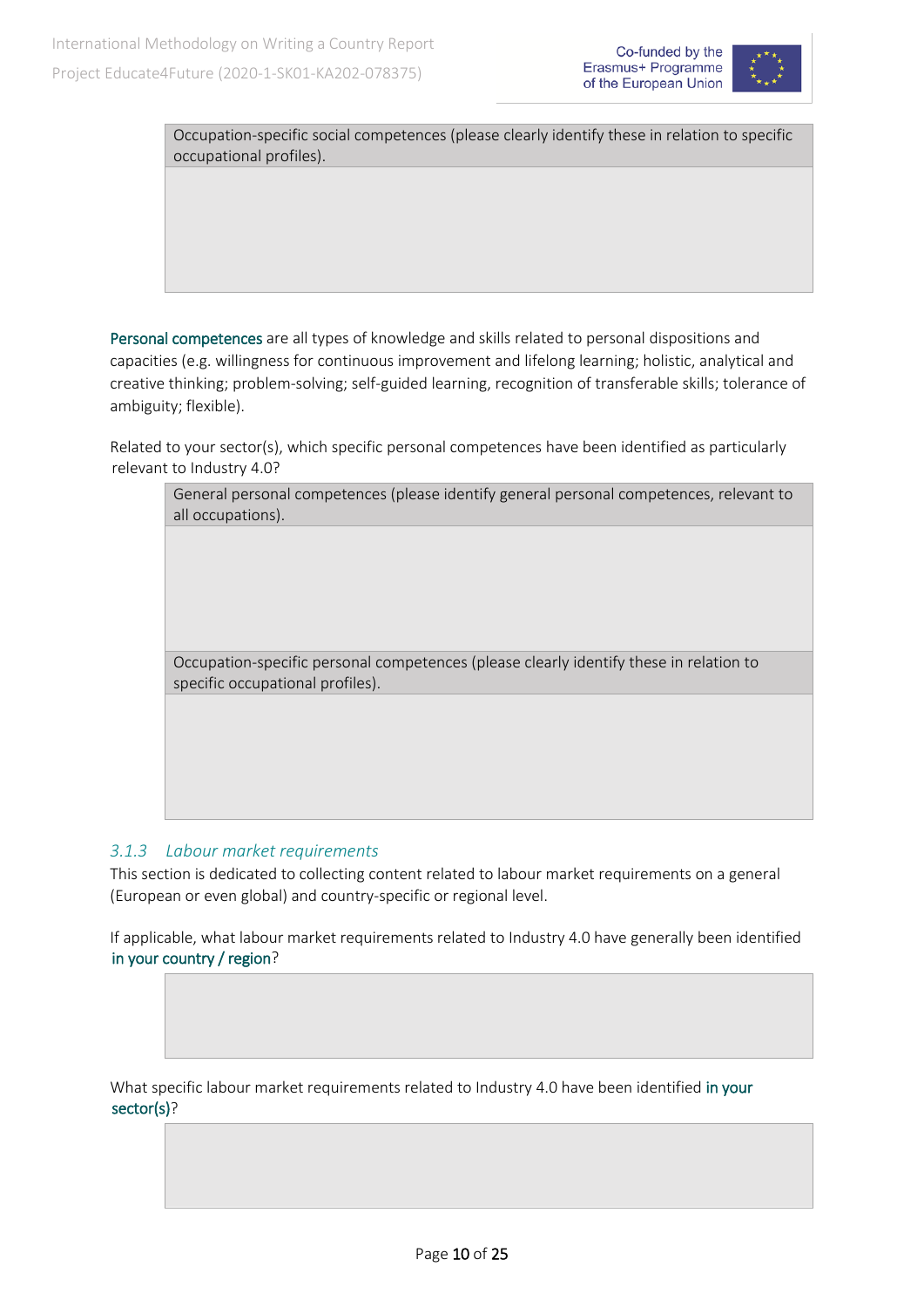

#### <span id="page-10-0"></span>*3.1.4 Fair opportunities*

This section provides space for descriptions of changes and/or trends in the labour market regarding the provision of fair opportunities and their relevance for Industry 4.0.

If applicable, which types of programmes have there been in the last 5-7 years that deal with the gender gap or changing demographics (particular focus on age) in relation to Industry 4.0?

| Name of the programme:                                                       |  |
|------------------------------------------------------------------------------|--|
| Initiator/creator of the programme:                                          |  |
| Which sector does the programme<br>come from?                                |  |
| How does it address Industry 4.0 or<br>relevant competences?                 |  |
| Transfer potential of the GP:                                                |  |
| What are the results achieved by or<br>recommendations of this<br>programme? |  |
| Link (website, where to find more<br>information):                           |  |
| Additional information:                                                      |  |

#### <span id="page-10-1"></span>3.2 Actors involved in VET reform processes

#### <span id="page-10-2"></span>*3.2.1 Decision-making bodies*

Rank these decision-making bodies according to level of responsibility in the processes of transferring Industry 4.0 competences to the VET sector?  $(1 = most involved, x = not involved at all)$ 

| ministry of education                |  |
|--------------------------------------|--|
| ministry of economy                  |  |
| ministry of                          |  |
| school board                         |  |
| trade unions                         |  |
| employer associations                |  |
| agency of labour / employment office |  |
| advisory board of                    |  |
| teacher associations                 |  |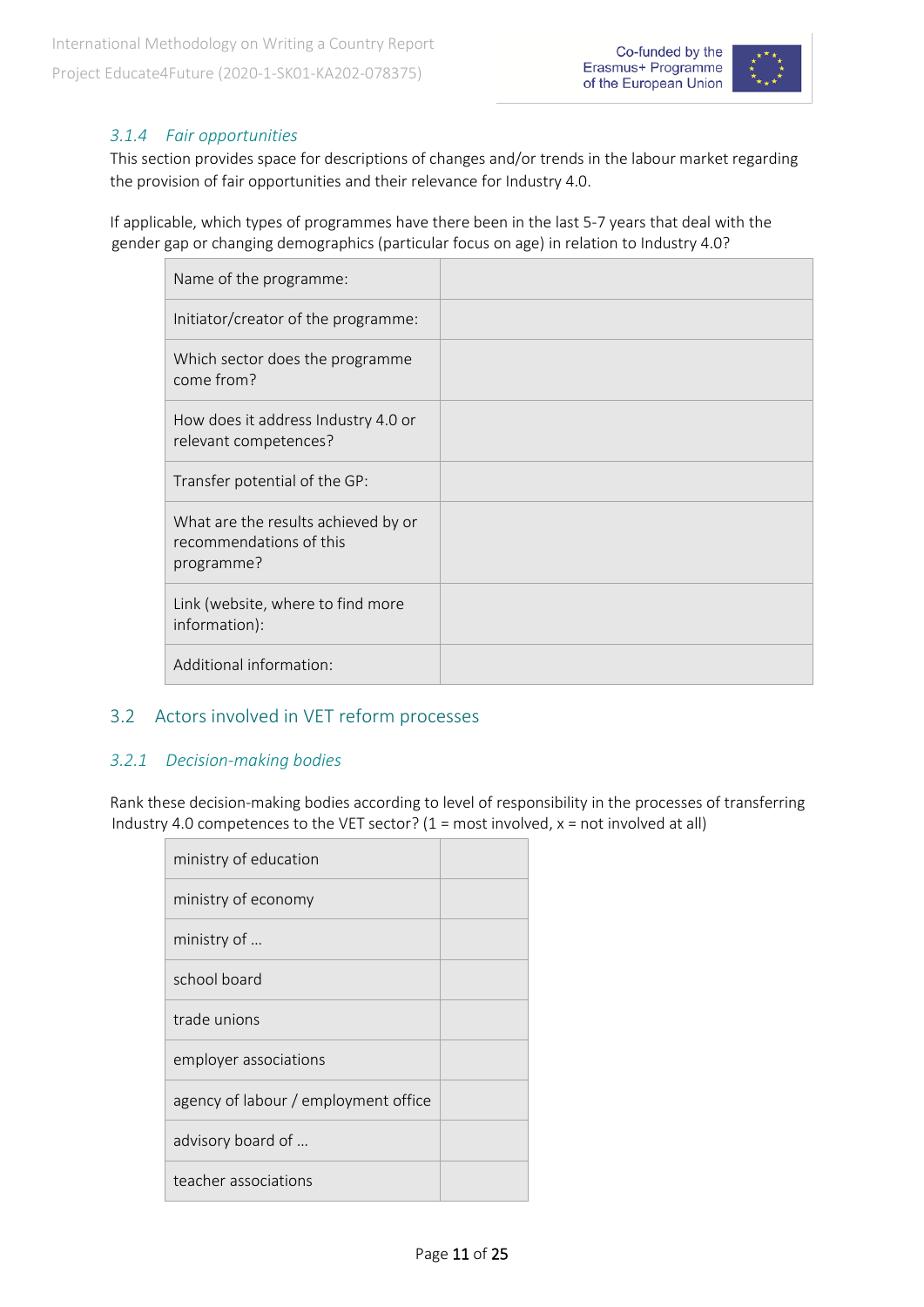

| student representation       |  |
|------------------------------|--|
| VET providers (school-based) |  |
| VET providers (work-based)   |  |
| industry (representatives)   |  |
| other [insert here]          |  |

#### <span id="page-11-0"></span>*3.2.2 Cooperation between different actors*

In your desk research and exchange with stakeholders, which general and specific strengths or achievements have been identified in terms of collaboration and/or communication between the different actors involved in VET reform processes?

In your desk research and exchange with stakeholders, which general and specific challenges or barriers have been identified in terms of collaboration and/or communication between the different actors involved in VET reform processes?

In your desk research and exchange with stakeholders, what suggestions and/or recommendations were identified with the aim of improving collaboration and/or communication between the different actors involved in VET reform processes?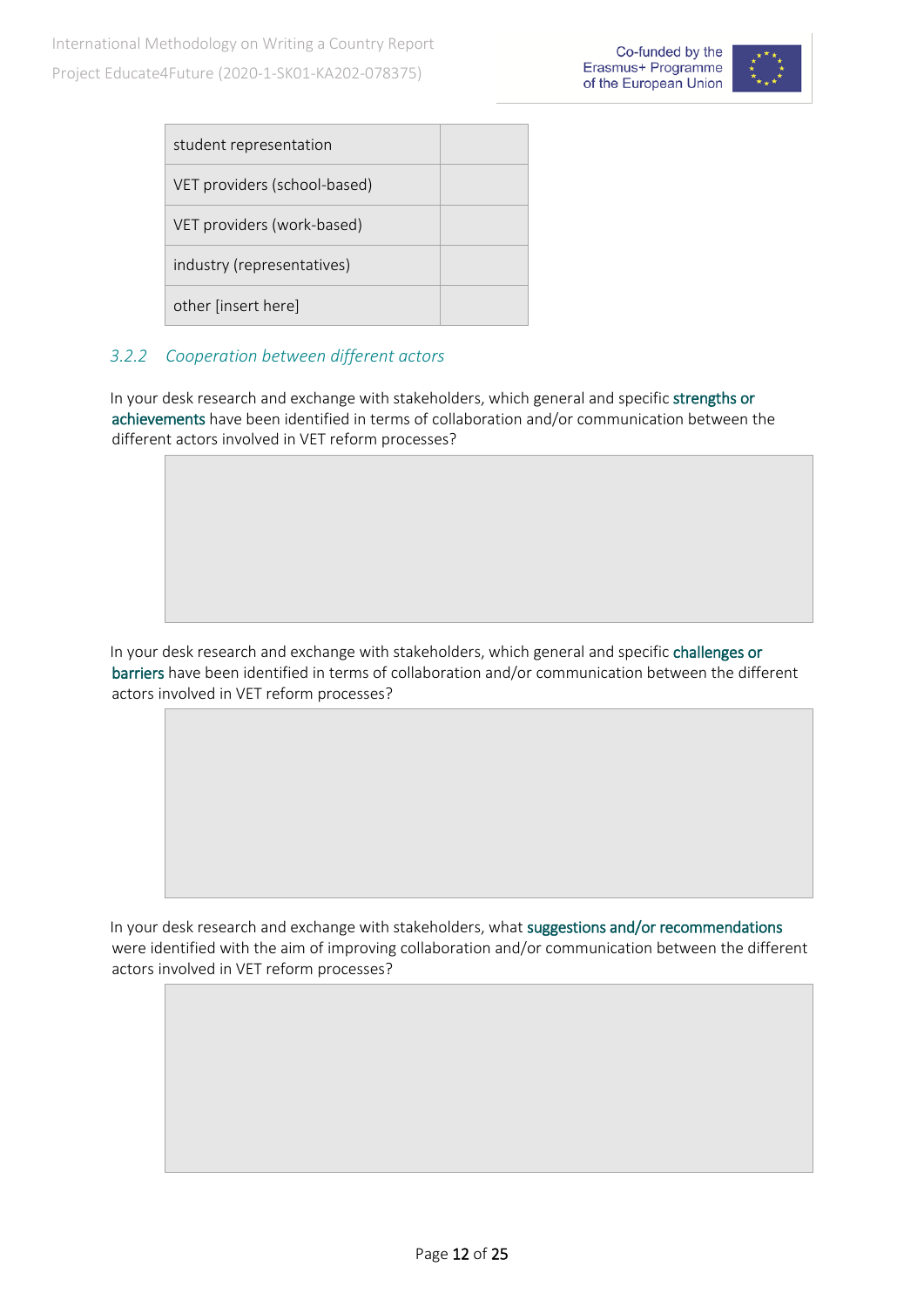

#### <span id="page-12-0"></span>3.3 Processes

This section focusses on the various processes involved in the (re)shaping of the VET sector across your country / region more generally as well as your particular sector(s).

#### <span id="page-12-1"></span>*3.3.1 Revision and reform processes*

Under revision and reform processes we mainly understand the processes involved in revising existing VET programmes and reforming it with new VET programmes.

In your sector, which actors are generally the drivers of innovation (e.g. instigating change and making proposals for VET reforms)? Please assign the approximate percentages to show the different levels of contribution from the various actors.

| ministry of education                   | $\%$          |
|-----------------------------------------|---------------|
| ministry of economy                     | - %           |
| ministry of                             | $\%$          |
| school board                            | $\%$          |
| trade unions                            | $\frac{0}{0}$ |
| employer associations                   | ℅             |
| agency of labour /<br>employment office | $\%$          |
| advisory board of                       | $\%$          |
| teacher associations                    | $\%$          |
| student representation                  | $\%$          |
| VET providers (school<br>based)         | %             |
| VET providers (work<br>based)           | $\frac{1}{2}$ |
| industry<br>(representatives)           | $\%$          |
| other [insert here]                     | $\frac{1}{2}$ |
|                                         | 100%          |

What mechanisms are in place to ensure the revision of existing VET programmes in your country? Do revisions take place regularly and at specified intervals?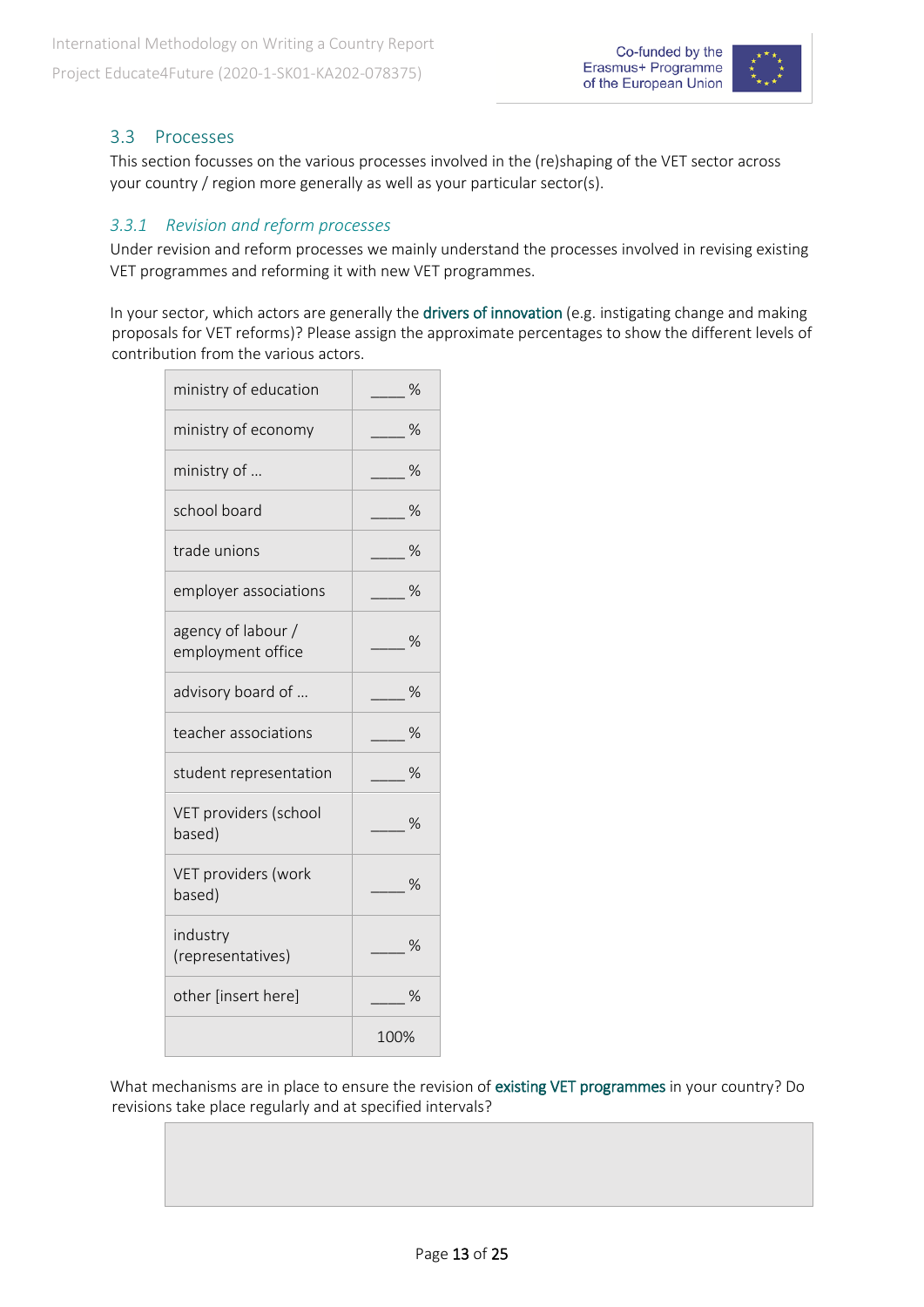

Briefly describe the review and revision process of existing VET programmes in your country. In which way(s) are adjustments brought forward, considered, implemented? How long can these process(es) take? Are the conditions set for it in the law or by-laws? Feel free to visualise this process in a flow chart.

Briefly describe the introduction process of new VET programmes in your country. How long does this process (usually) take? Please include any relevant laws, regulations and stakeholders. Feel free to visualise this process in a flow chart.

Which of the following aspects are taken into consideration in the revision and reform processes of the VET sector in your country / region generally and your sector(s) more specifically?

|                                        | C          | [NACE]     | [NACE] |
|----------------------------------------|------------|------------|--------|
| infrastructure                         | O          | $\bigcirc$ | ◯      |
| technology                             | ∩          | ∩          | ∩      |
| staff availability                     | $\bigcirc$ | ∩          | ∩      |
| staff competences                      | $\bigcirc$ | ∩          | ∩      |
| wording of job descriptions            | ◯          | ∩          | ∩      |
| European standards (e.g. ESCO,<br>ISCO | ∩          | ∩          | ∩      |
| VET provider needs                     | ◯          | ∩          | ∩      |
| industry / labour market needs         | ∩          | ∩          | ∩      |
| staff needs                            | ◯          | ∩          | ∩      |
| student needs                          | ∩          |            |        |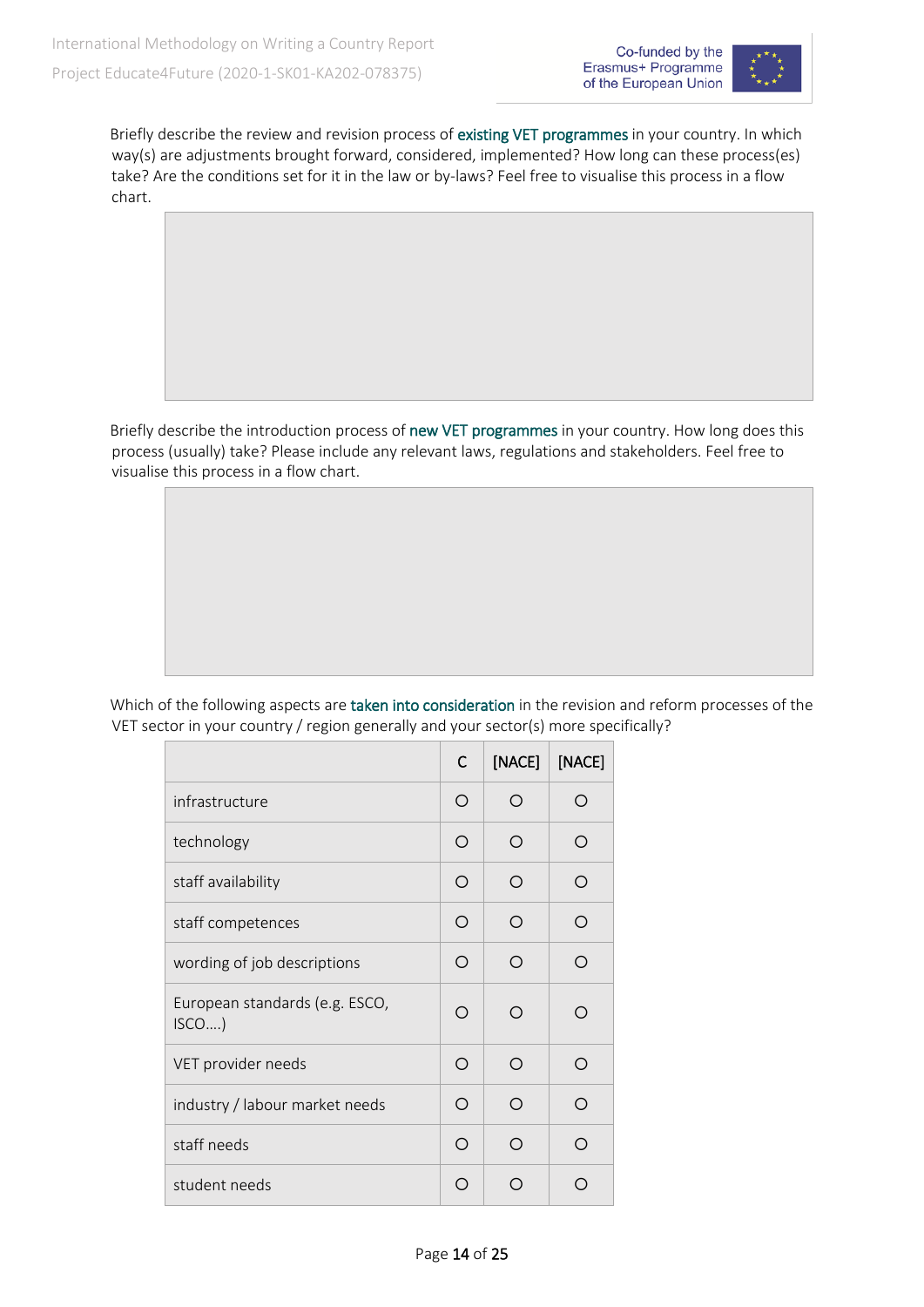

| evidence-based research              |     | () |  |
|--------------------------------------|-----|----|--|
| European trends                      |     | ∩  |  |
| international trends                 |     | ∩  |  |
| local / regional / national politics | ( ) | ◯  |  |
| other [insert here]                  |     |    |  |

Which three of the above mentioned aspects receive the most attention in the transfer processes in your country or sector(s)?

Which three of the above mentioned aspects receive the least attention in the transfer processes in your country or sector(s)?

What mechanisms are in place to ensure the needs of VET providers, teachers and students are met and their voices are heard? How are their perspectives translated to policy?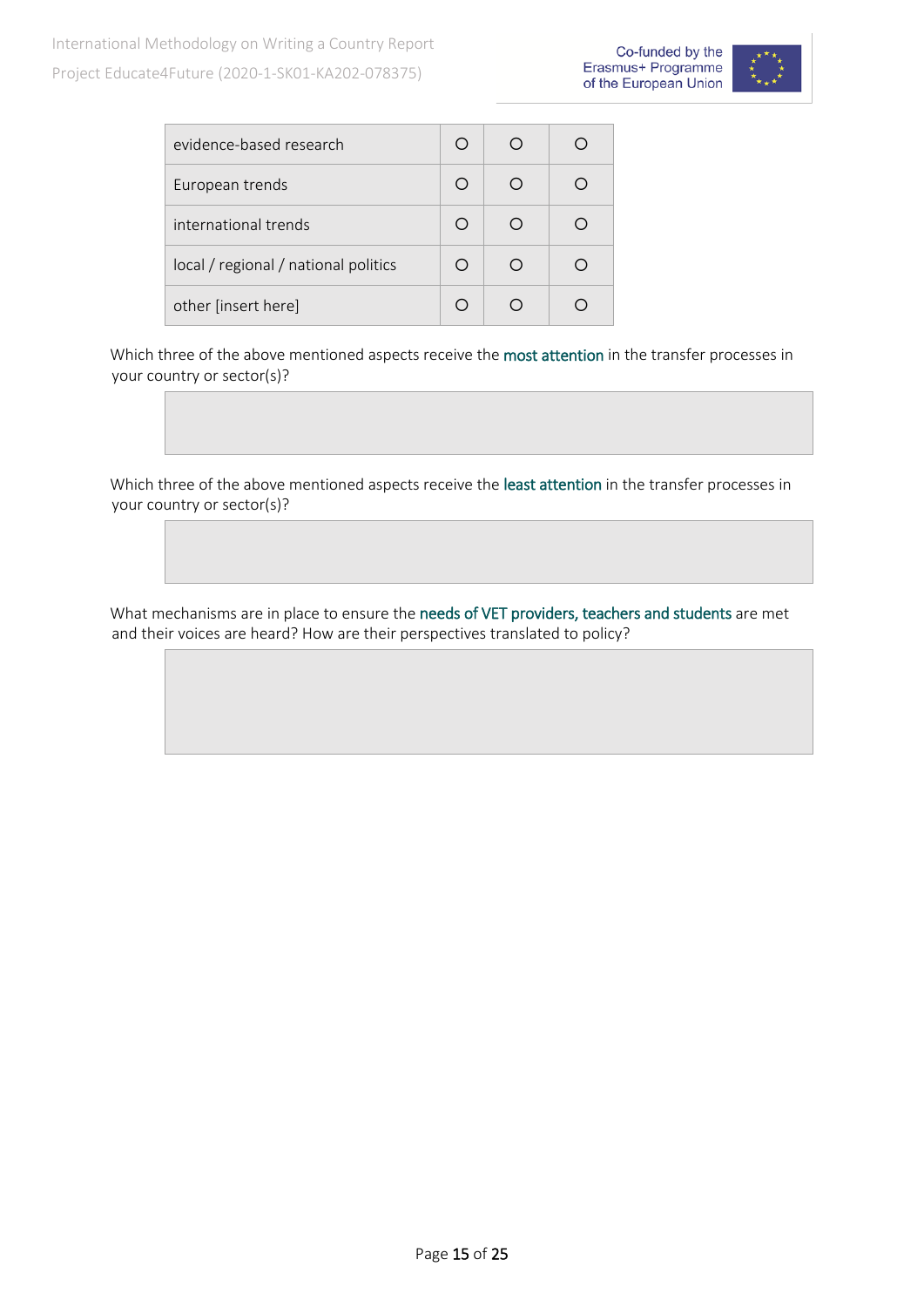

#### <span id="page-15-0"></span>*3.3.2 Mechanisms for establishing labour market needs with regard to Industry 4.0*



Which of the following actors are predominantly responsible for the mechanisms in place to establish labour market needs in your country and in your specific sector(s)?

|                                         | C          | [NACE] | [NACE] |
|-----------------------------------------|------------|--------|--------|
| ministry of education                   | O          | ∩      | ∩      |
| ministry of economy                     | Ω          | ∩      | ∩      |
| ministry of                             | ∩          | ∩      | ∩      |
| school board                            | Ω          | ∩      | ∩      |
| trade unions                            | $\bigcirc$ | ◯      | ∩      |
| employer associations                   | ◯          | ∩      | ∩      |
| agency of labour / employment<br>office | ∩          | ◯      | ∩      |
| advisory board of                       | ◯          | ∩      | ∩      |
| teacher associations                    | Ω          | ∩      | ∩      |
| student representation                  | ∩          | ∩      | ∩      |
| VET providers (school-based)            | O          | ∩      | ∩      |
| VET providers (work-based)              | ∩          | ∩      | ∩      |
| industry (representatives)              | O          |        |        |

What general mechanisms are in place to establish labour market needs in your country and in your specific sector(s)?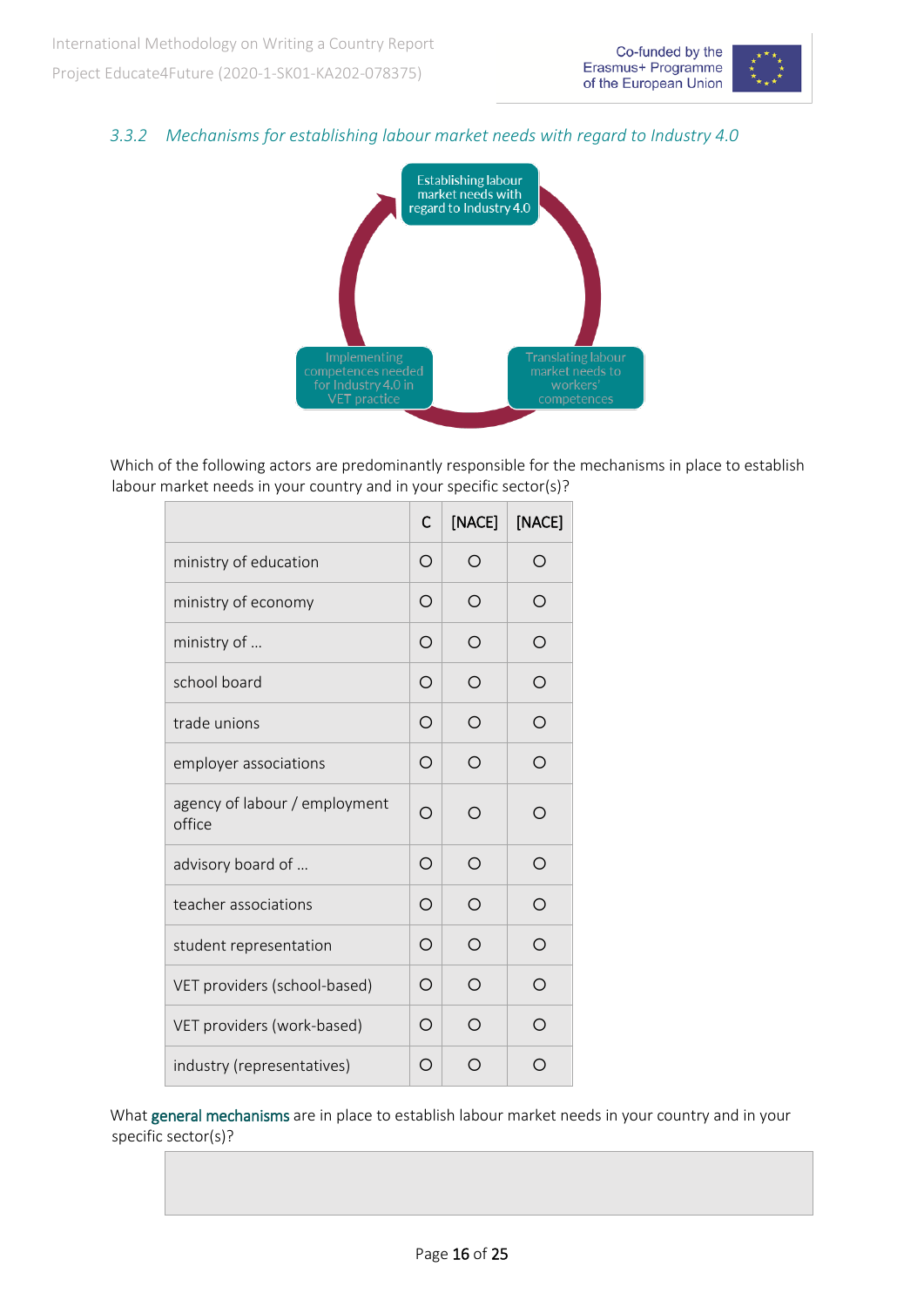



If applicable, which specific mechanisms were used to establish labour market needs with regard to Industry in 4.0 in your country and in your specific sector(s)?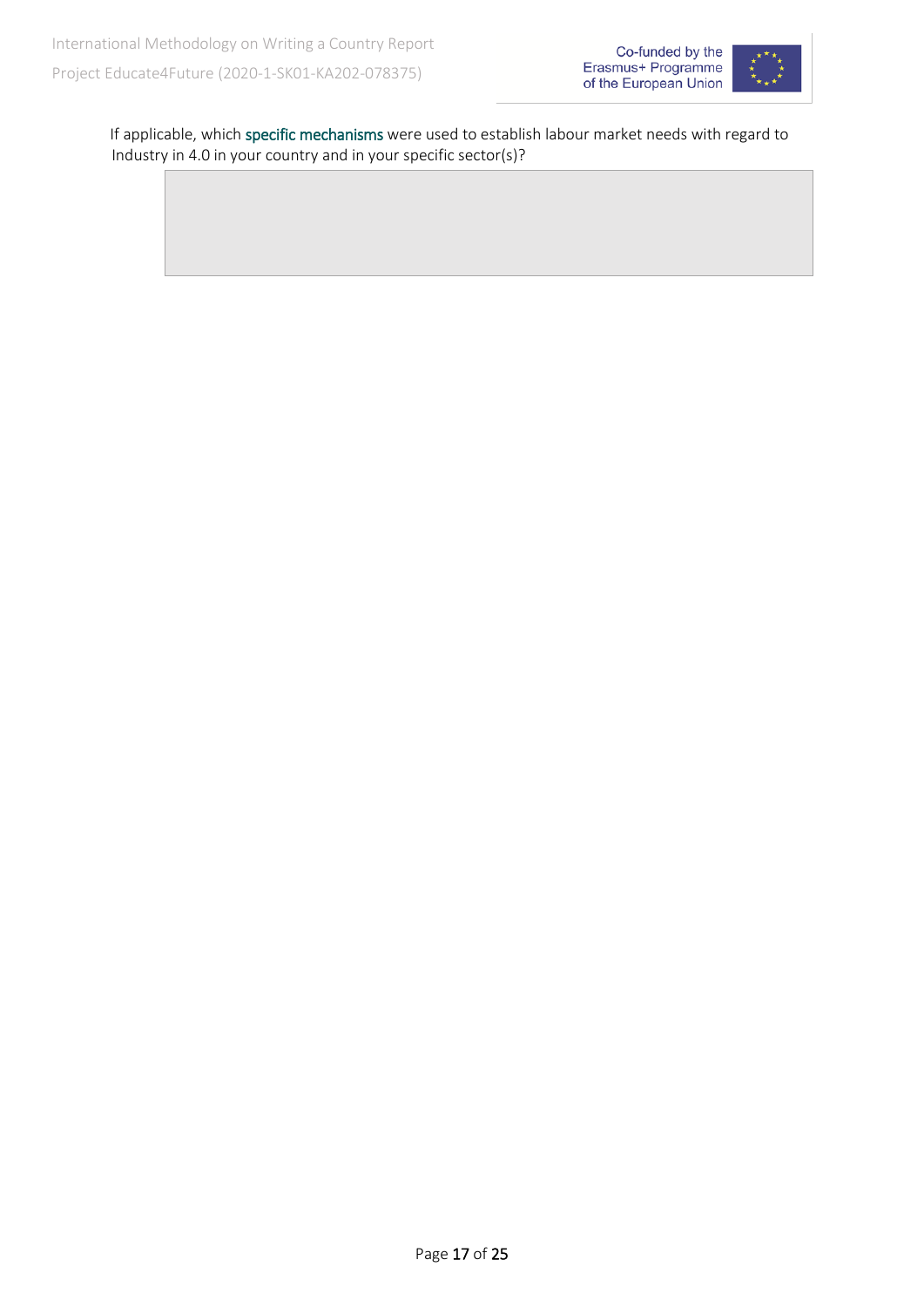

#### <span id="page-17-0"></span>*3.3.3 Processes for translating labour market needs to workers' competences*



Which of the following actors are predominantly responsible for translating labour market needs to key competences in VET practice of your country and your specific sector(s)?

|                                      | C          | [NACE] | [NACE]     |
|--------------------------------------|------------|--------|------------|
| ministry of education                | $\bigcirc$ | ∩      | ∩          |
| ministry of economy                  | O          | ∩      | ◯          |
| ministry of                          | $\bigcirc$ | ∩      | O          |
| school board                         | $\bigcirc$ | ∩      | O          |
| trade unions                         | ◯          | ∩      | ∩          |
| employer associations                | $\bigcirc$ | ◯      | ◯          |
| agency of labour / employment office | $\bigcirc$ | ∩      | O          |
| advisory board of                    | $\bigcirc$ | ∩      | ∩          |
| teacher associations                 | $\bigcirc$ | ∩      | $\bigcirc$ |
| student representation               | $\bigcirc$ | ∩      | ◯          |
| VET providers (school-based)         | ◯          | ∩      | ∩          |
| VET providers (work-based)           | ◯          | ∩      | ∩          |
| industry (representatives)           | Ω          | ∩      | ∩          |

What processes generally regulate or organise the translation of labour market needs to competences in your country and in your specific sector(s)?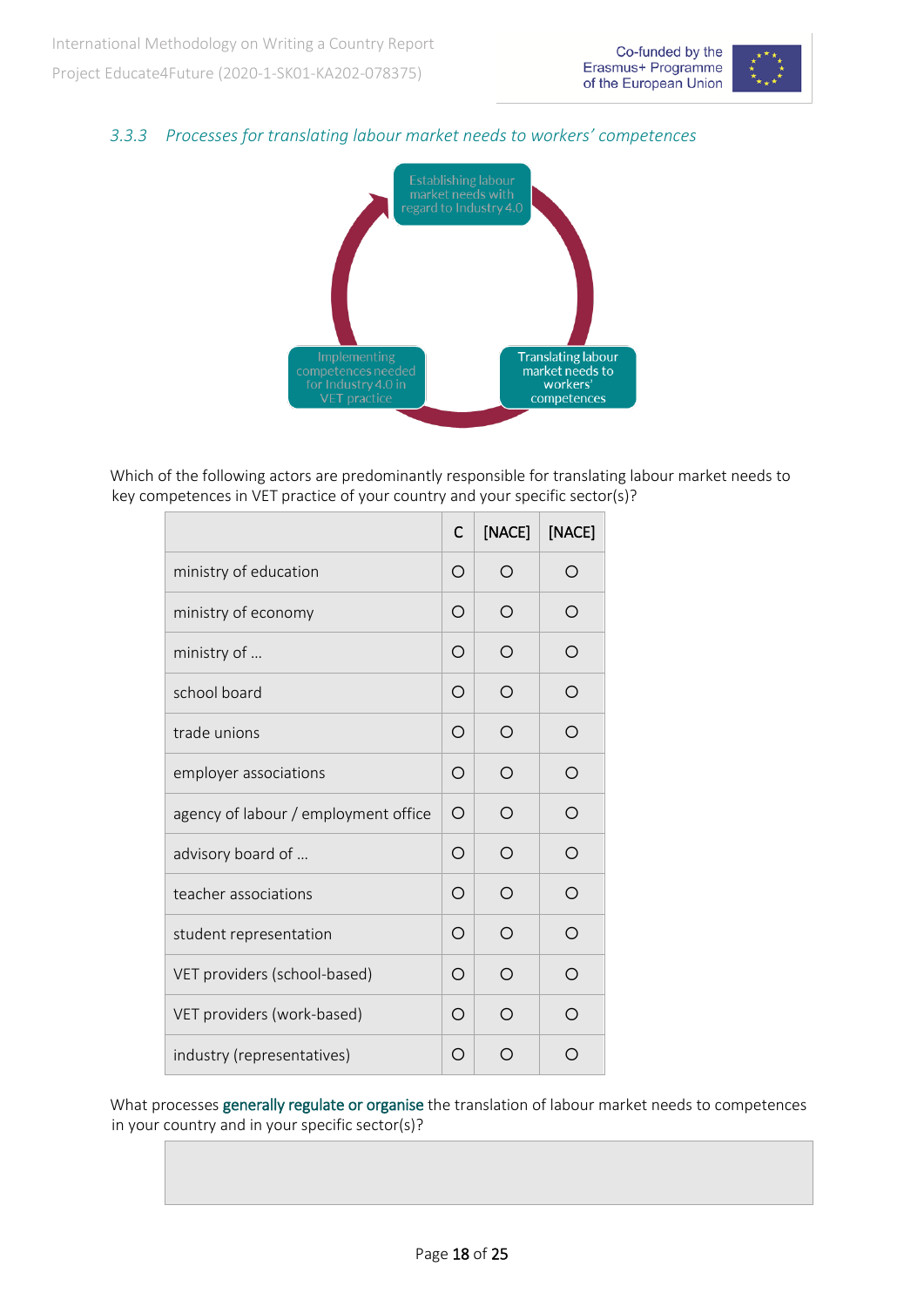

#### <span id="page-18-0"></span>*3.3.4 Processes for implementing competences needed for Industry 4.0 in VET practice*



Which of the following actors are predominantly responsible for the processes regulating or organising the implementation of key competences in VET practice of your country and your specific sector(s)?

|                                         | C          | [NACE] | [NACE]     |
|-----------------------------------------|------------|--------|------------|
| ministry of education                   | $\bigcirc$ | ∩      | $\bigcirc$ |
| ministry of economy                     | $\bigcirc$ | ∩      | O          |
| ministry of                             | O          | ∩      | O          |
| school board                            | $\bigcirc$ | ∩      | ∩          |
| trade unions                            | $\bigcirc$ | ∩      | $\bigcirc$ |
| employer associations                   | $\bigcirc$ | ∩      | O          |
| agency of labour / employment<br>office | Ω          | ∩      | ∩          |
| advisory board of                       | $\bigcirc$ | ◯      | ◯          |
| teacher associations                    | $\circ$    | ◯      | O          |
| student representation                  | $\bigcirc$ | ∩      | O          |
| VET providers (school based)            | $\bigcirc$ | ∩      | ◯          |
| VET providers (work based)              | $\circ$    | ∩      | O          |
| industry (representatives)              | ◯          | ∩      | $\bigcirc$ |
| other [insert here]                     | $\bigcirc$ | ∩      | ∩          |

What processes generally regulate or organise the implementation of new competences in your country and in your specific sector(s)? How are competences usually transferred from policy to VET practice?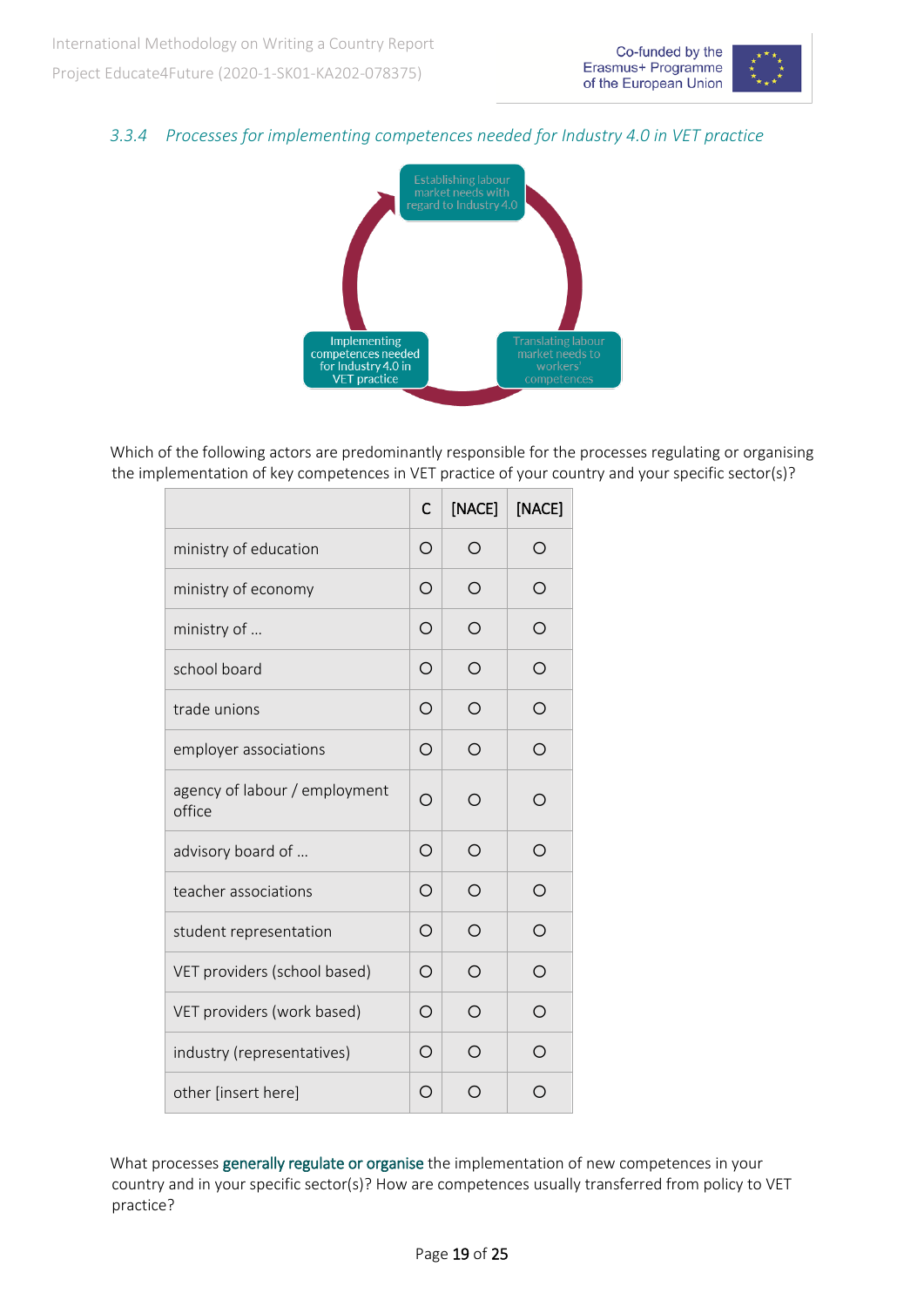

If applicable, which specific processes regulated or organised the implementation of competences needed for Industry 4.0 in VET practice of your country and your specific sector(s)? What technical, infrastructural and personnel measures were provided and by whom to implement these changes at VET institutions?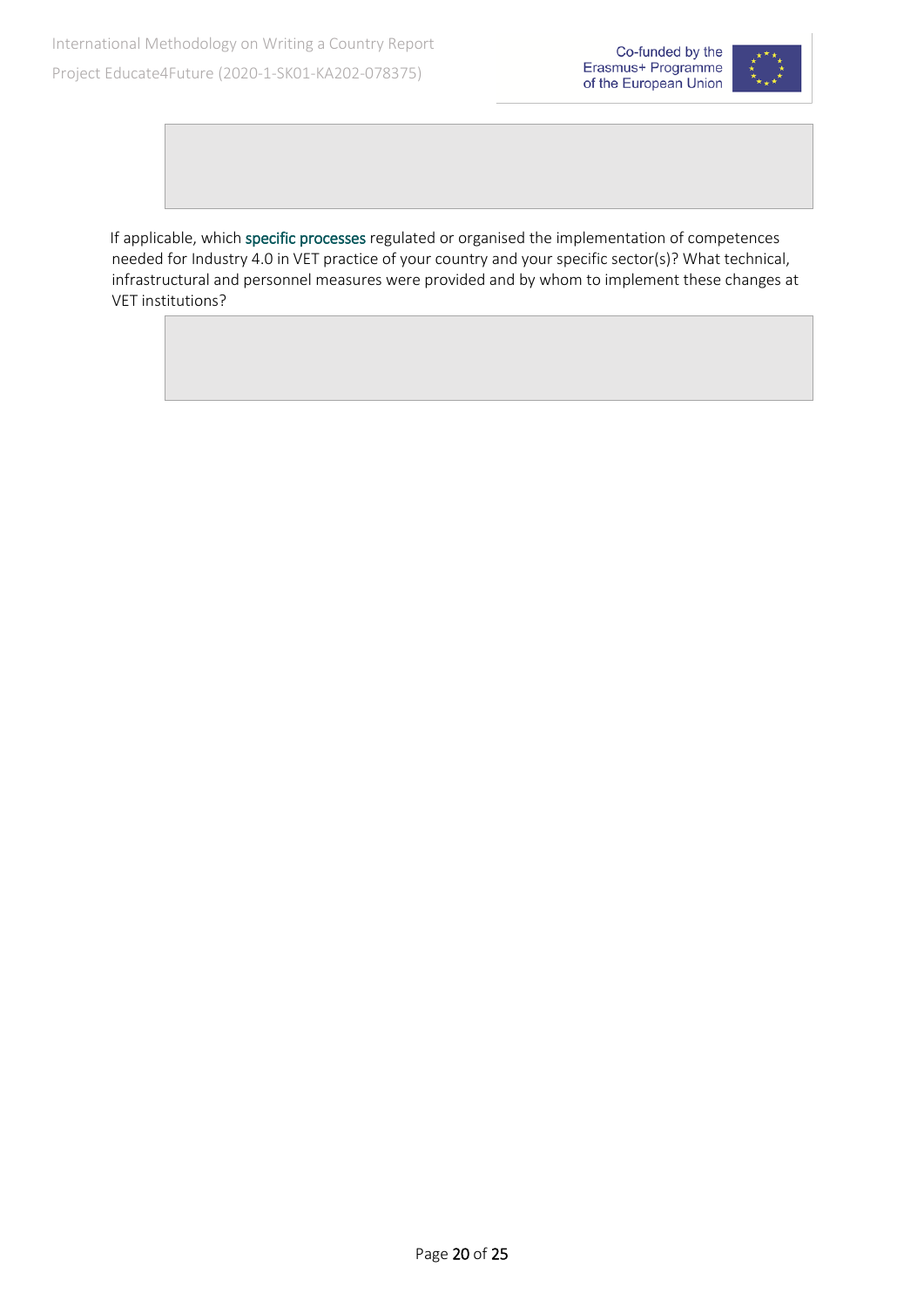

#### <span id="page-20-0"></span>3.4 Examples of good practice (GP)

This section is dedicated to the collection of specific examples from your region and/or country. We are interested in any good practice that you may already know as well as the ones you have identified in your desk research and feedback from stakeholders; with a particular focus on upper secondary education (ISCED level 3, equivalent to EQF level 3-4) programmes. These should cover projects, initiatives and programmes that were already in place, as well as those that have been instantiated despite, or precisely because of, the added pressures caused by the Covid-19 pandemic.

#### <span id="page-20-1"></span>*3.4.1 Revisions of existing VET programmes*

How specifically (if at all) did the new labour market needs and requirements of Industry 4.0 translate into changes to existing VET programs in the last 5-7 years? Please identify existing programmes that have been revised to accommodate Industry 4.0 labour market requirements. Please copy and paste the table for additional entries.

| Name of the VET programme:                                                                                   |  |
|--------------------------------------------------------------------------------------------------------------|--|
| Initiator/creator of the revised<br>programme:                                                               |  |
| Which sector does the programme come<br>from?                                                                |  |
| What new elements have been added to<br>this programme that address Industry 4.0<br>or relevant competences? |  |
| What makes this initiative a GP?                                                                             |  |
| Transfer potential of the undertaken<br>revisions:                                                           |  |
| What are the results achieved by or<br>recommendations of this programme?                                    |  |
| Link (website, where to find more<br>information):                                                           |  |
| Additional information:                                                                                      |  |

#### <span id="page-20-2"></span>*3.4.2 New VET programmes*

Which new VET programs with a particular focus on Industry 4.0 have emerged in the last 5-7 years in your country? Please copy and paste the table for additional entries.

| Name of the VET programme:                    |  |
|-----------------------------------------------|--|
| Initiator/creator of the new programme:       |  |
| Which sector does the programme come<br>from? |  |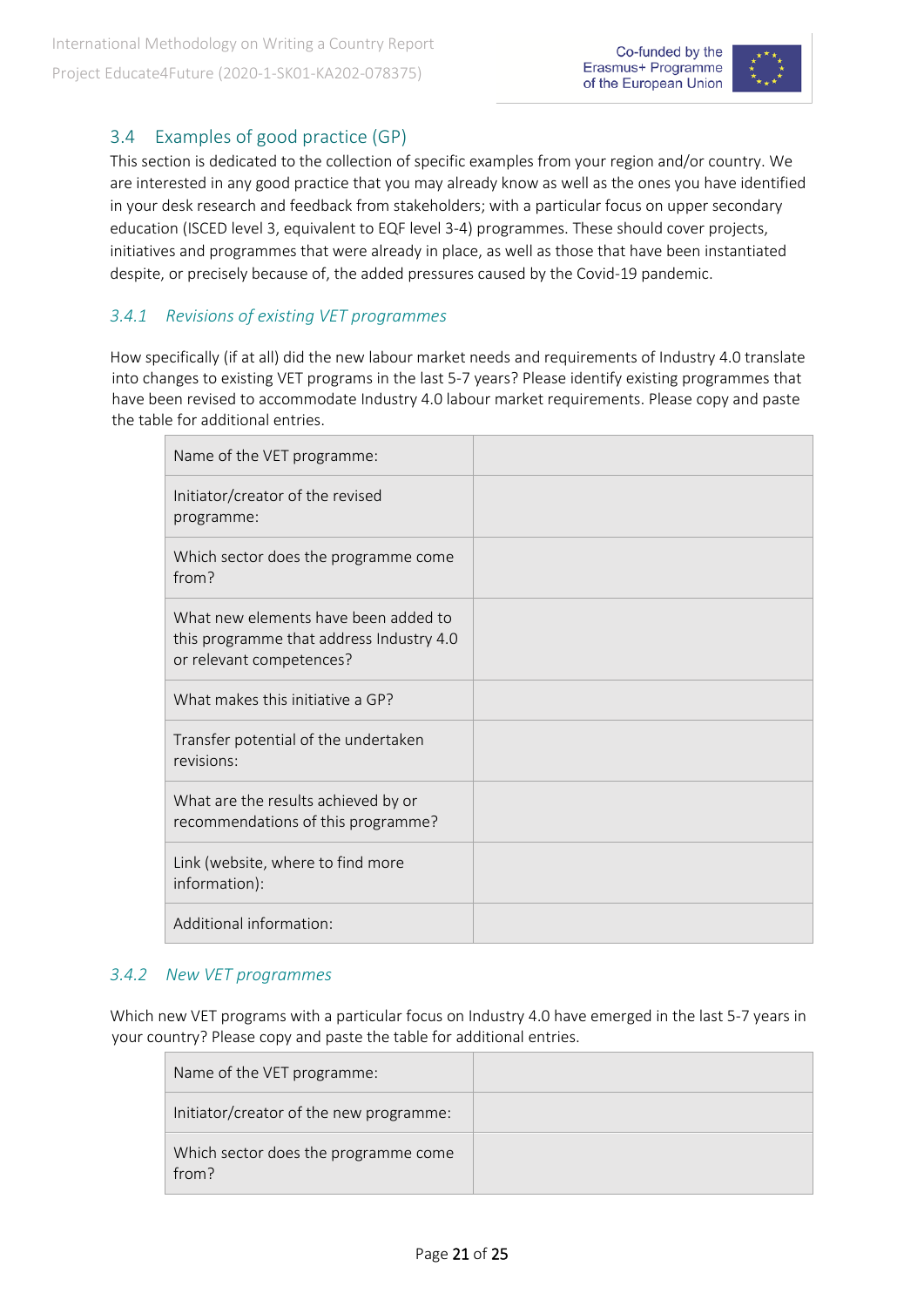

| How does it address Industry 4.0 or<br>relevant competences?              |  |
|---------------------------------------------------------------------------|--|
| What makes this programme a GP?                                           |  |
| Transfer potential of the GP:                                             |  |
| What are the results achieved by or<br>recommendations of this programme? |  |
| Link (website, where to find more<br>information):                        |  |
| Additional information:                                                   |  |

#### <span id="page-21-0"></span>*3.4.3 Other Projects / Initiatives*

What projects or initiatives have taken place in the country aimed at the VET sector at national, regional and/or sectoral level, which for example:

- identify competences relevant to Industry 4.0 (perhaps with a focus on a particular sector),
- analyse new labour market requirements with regard to Industry 4.0,
- provide instructions on how to implement Industry 4.0 relevant competences in VET teaching.

Which GP (projects, initiatives or similar) are you perhaps already aware of or have you identified in your desk research and exchange with stakeholders? Please copy and paste the table for additional entries.

| Name of the GP:                                                       |  |
|-----------------------------------------------------------------------|--|
| Initiator/creator of the GP:                                          |  |
| Which sector does the GP come from?                                   |  |
| Which general topics or topic areas does<br>this good practice cover? |  |
| What makes this initiative a GP?                                      |  |
| How does it address Industry 4.0 or<br>relevant competences?          |  |
| Transfer potential of the GP:                                         |  |
| What are the results achieved by or<br>recommendations of this GP?    |  |
| Link (website, where to find more<br>information):                    |  |
| Additional information:                                               |  |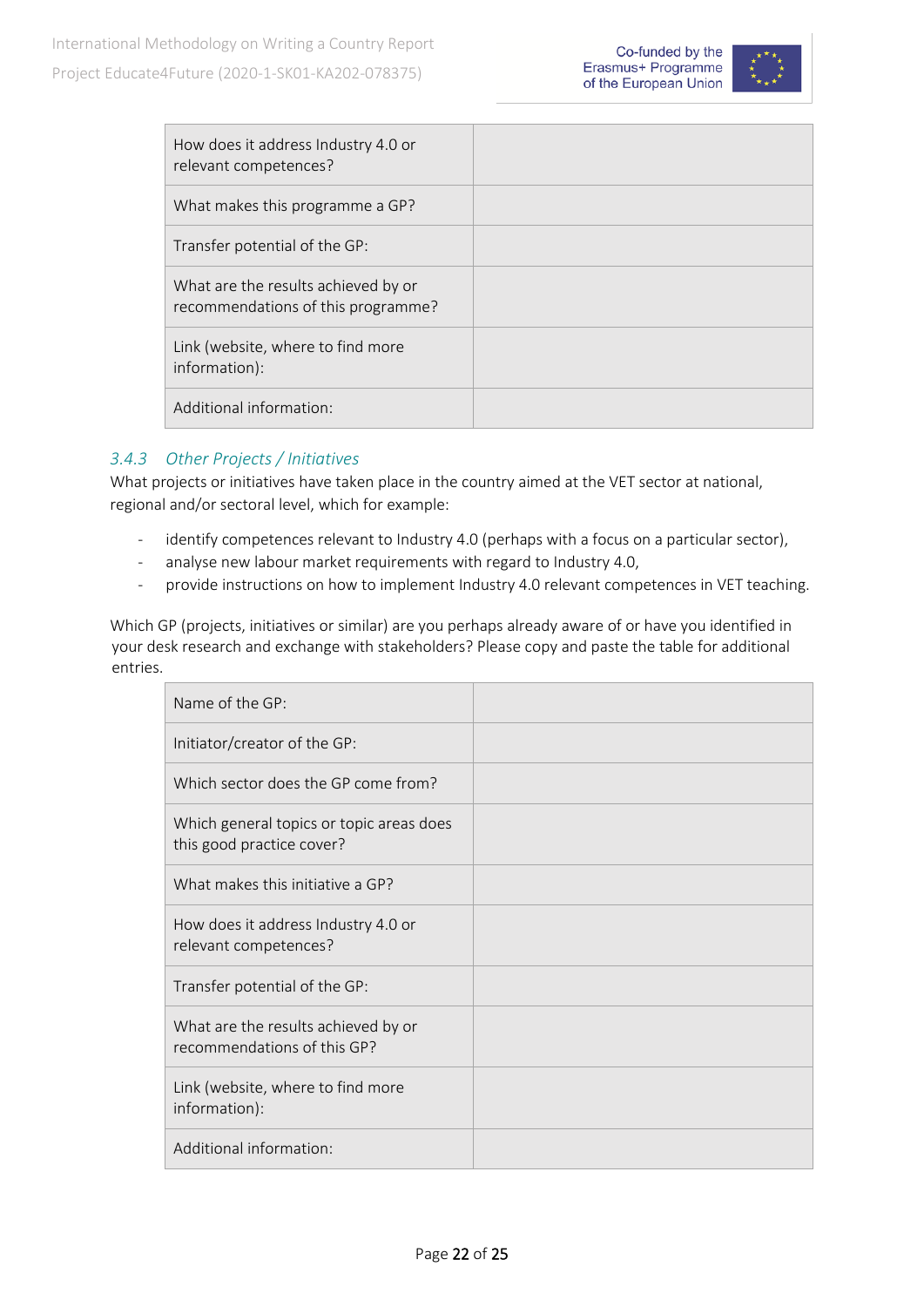

#### <span id="page-22-0"></span>3.5 Conclusion

You can use this chapter to reflect on some of the insights you have gained in the description process. These could give you an overview of the way Industry 4.0 requirements are implemented in your country's VET system and can support the development of recommendations that could improve transfer and implementation processes.

Regarding the effectiveness of the conditions and processes described, what works really well (e.g. cooperation between actors) and why?

Regarding the effectiveness of the conditions and processes described, what do you think could be improved and how?

Did you come across any aspects that are not sufficiently taken into consideration when changes in the VET sector are implemented (see 3.3.1)?

Which existing changes have you identified and how difficult was their implementation (see 3.3.1)?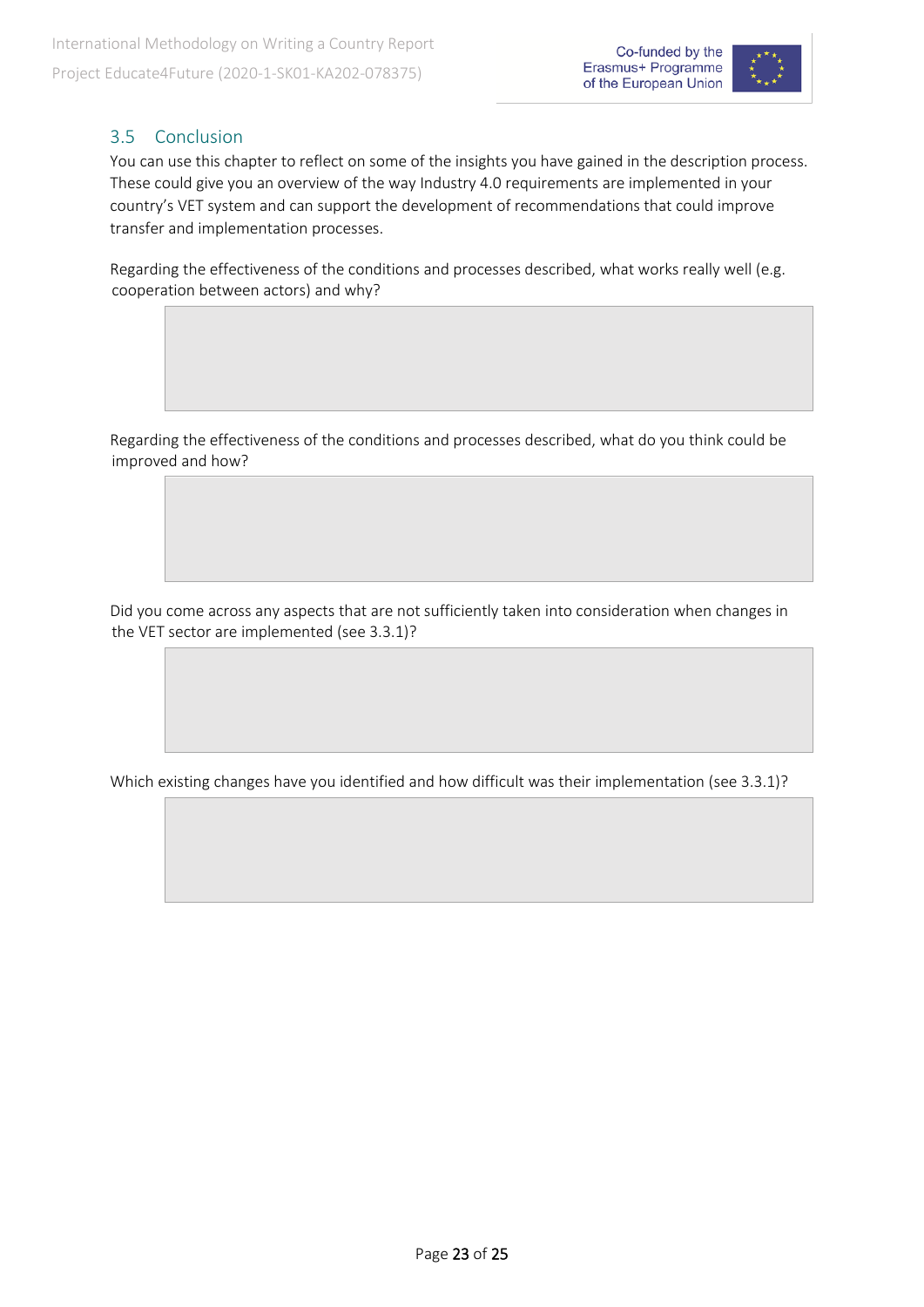

# Glossary

Augmented Reality (AR): System able to superimpose some additional elements on the visual reality (attributes, explanations, schemes, internal elements not visible). It can be managed in the simplest way using the smartphone/tablet camera, but usually it requires the use of special glasses. Since this is a technique based on user experience, the quality of devices and software are essential for the diffusion of technology. (Source[: t2i Glossary\)](http://www.t2i.it/glossary)

Competence: Ability to apply learning outcomes adequately in a defined context (education, work, personal or professional development).

or

Ability to use knowledge, skills and personal, social and/or methodological abilities, in work or study situations and in professional and personal development. (Source[: Cedefop Terminology of European](https://www.cedefop.europa.eu/files/4117_en.pdf)  [Education and Training Policy\)](https://www.cedefop.europa.eu/files/4117_en.pdf)

Country Report: Document that collects key data and country-specific information based on a common methodology. These can then be compared and evaluated to describe how labour market requirements are translated to VET in a given country.

Industry 4.0 refers to the fourth industrial revolution; the first industrial revolution was the arrival of the steam engine in the 1700s, the second industrial revolution was the invention of electricity and Fordism (which enabled mass production), the third was the appearance of media and computers. This most recent industrial revolution describes the current phase of transformation of industrial processes, with a strong digitization of production processes and services, the introduction of interconnected sensors, the internet of things, intelligent machines (robots), artificial vision and autonomous driving systems together with new additive manufacturing technologies, augmented reality and virtual reality. This fourth revolution is called "4.0" following the revision-numbering model used in the software to emphasize its digital nature. (Source: [t2i Glossary\)](http://www.t2i.it/glossary)

Internet Of Things (IoT): Literally "internet of things" refers to the connection to the internet of devices other than computers, tablets, smartphones, smart TVs such as: appliances, light bulbs, thermostats, sensors, cameras, air conditioners, cars, street lamps, or any electronic device. In this way the device will be accessible from the network and can communicate autonomously with other devices. To have IoT, a "thing" connected to the internet should have: (a) an IP address, (b) a processor capable of handling communications. The term has a certain overlap with the concept of M2M, which, however, is understood as a set of intermediate level industrial protocols, as is the case with smart meters for example. (Source[: t2i Glossary\)](http://www.t2i.it/glossary)

The Industrial IoT (IIoT): is a subclass of the IoT that focuses on the particular needs of industrial applications such as manufacturing, the oil sector, utilities. Although they share the same technologies (sensors, cloud, connectivity, analytics), industrial applications have demanding requirements that can be summarized in the following ten criteria: security, interoperability, scalability, precision and accuracy, programmability, low latency, reliability, resilience, automation, maintenance. (Source[: t2i](http://www.t2i.it/glossary)  [Glossary\)](http://www.t2i.it/glossary)

Knowledge: Ability to apply knowledge and use know-how to complete tasks and solve problems. (Source: [Cedefop Terminology of European Education and Training Policy\)](https://www.cedefop.europa.eu/files/4117_en.pdf)

Robot: Mechanical systems endowed with manipulative abilities (mechanical arms, systems for taking objects) and in some cases with walking ability (wheels or mechanical limbs for movement). The most advanced robotic technologies are equipped with artificial vision systems capable of recognizing